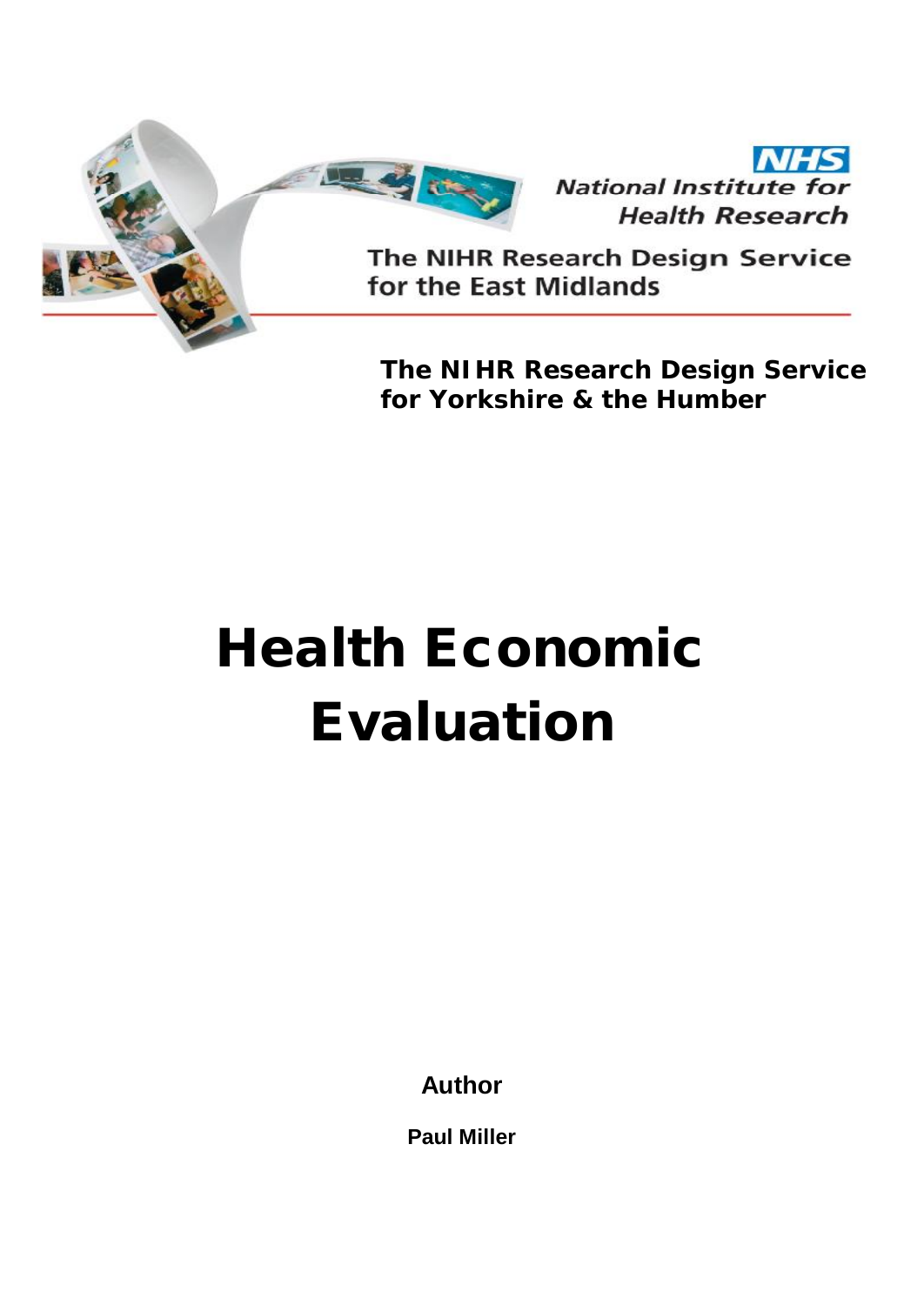This Resource Pack is one of a series produced by The NIHR RDS for the East Midlands / The NIHR RDS for Yorkshire and the Humber. This series has been funded by The NIHR RDS EM / YH.

This Resource Pack may be freely photocopied and distributed for the benefit of researchers. However it is the copyright of The NIHR RDS EM / YH and the authors and as such, no part of the content may be altered without the prior permission in writing, of the Copyright owner.

#### Reference as:

Miller P. An Introduction to Health Economic Evaluation. The NIHR RDS for the East Midlands / Yorkshire & the Humber, 2009.

#### **Paul Miller**

**ScHARR** 

Sheffield S1 4DA

Regent Court 30 Regent Street

Tel: 0114 222 0828

HEOR / Clinical Science Parklands FE2 D/4 Alderley Park AstraZeneca SK10 4TG

Last updated: 2009

#### **The NIHR RDS for the East Midlands**

**[www.rds-eastmidlands.nihr.ac.uk](http://www.rds-eastmidlands.nihr.ac.uk)** 

**Leicester: [enquiries-LNR@rds-eastmidlands.org.uk](mailto:enquiries-LNR@rds-eastmidlands.org.uk)**

Division of Primary Care, 14<sup>th</sup> Floor, Tower building University of Nottingham University Park **Nottingham** NG7 2RD Tel: 0115 823 0500

**Nottingham: [enquiries-NDL@rds-eastmidlands.org.uk](mailto:enquiries-NDL@rds-eastmidlands.org.uk)**

#### **The NIHR RDS for Yorkshire & the Humber**  The University of Sheffield **[www.rds-yh.nihr.ac.uk](http://www.rds-yh.nihr.ac.uk)**

**Sheffield: [rds-yh@sheffield.ac.uk](mailto:rds-yh@sheffield.ac.uk) Leeds: [rds-yh@leeds.ac.uk](mailto:rds-yh@leeds.ac.uk) York: [rds-yh@york.ac.uk](mailto:rds-yh@york.ac.uk)**

# **© Copyright of The NIHR RDS EM / YH (2009)**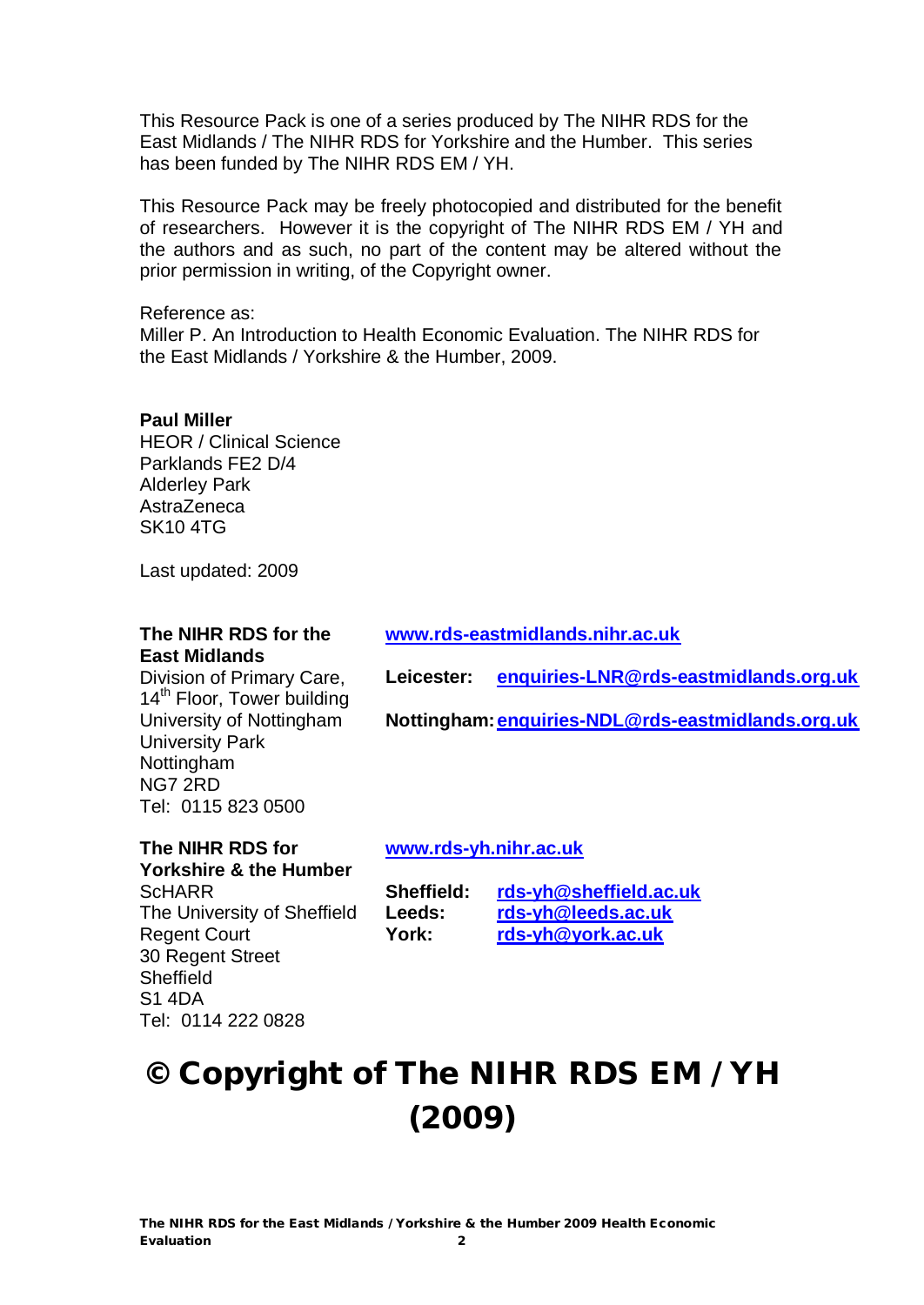# **Table of Contents**

| 6.  |    |
|-----|----|
|     |    |
|     |    |
|     |    |
|     |    |
|     |    |
|     |    |
|     | 38 |
| 14. | 39 |
|     | 40 |
|     |    |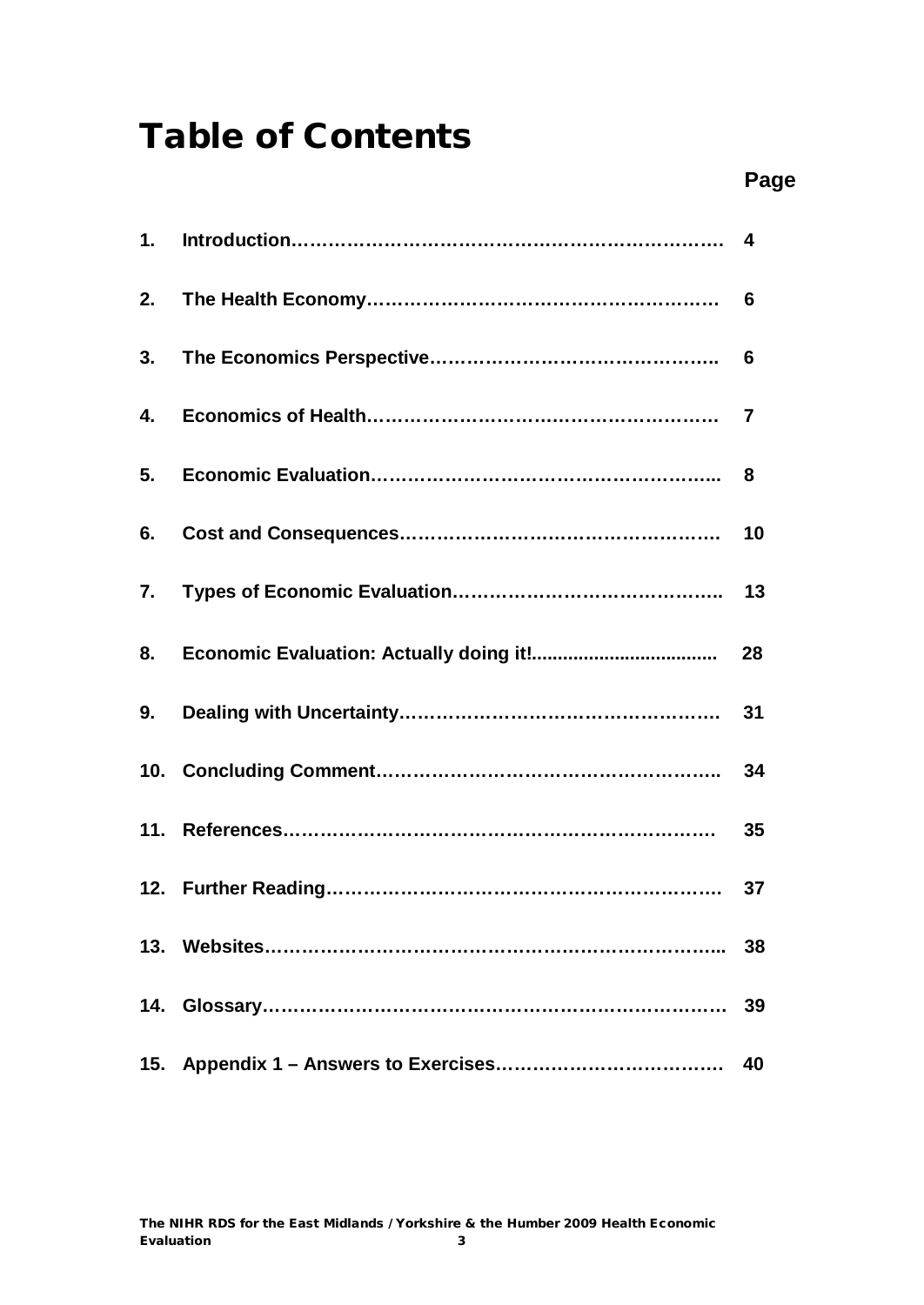# **1. Introduction**

Health and social care teams play a pivotal role in the health care system. As gatekeepers to the health and social service their decisions have significant impact on people's well-being and on health and social service resource use. In simple terms, health and social care professionals face recurring questions about: who should do what to whom, with what health and social care resources, and with what relation to other health and social care services? The answers to these questions depend on estimates of the relative merit or value of alternative courses of action. Health economic evaluation uses a range of strategies and tactics whereby these estimates of relative value can be ascertained and interpreted. These tools are needed, as it is no longer acceptable for decision-makers to simply choose strategies that work, or even those that work best, but rather those that work best subject to the best use of resources. Decision-making based on evidence of economic efficiency will ultimately allow more things to be achieved with the same level of resources.

This pack provides a way into the sometimes complex world of health economics. It is a practical guide on what health economics can do for the health and social care professional. For those readers only hoping to gain a brief overview of what Health Economics is, then Chapters 1-4 are recommended reading.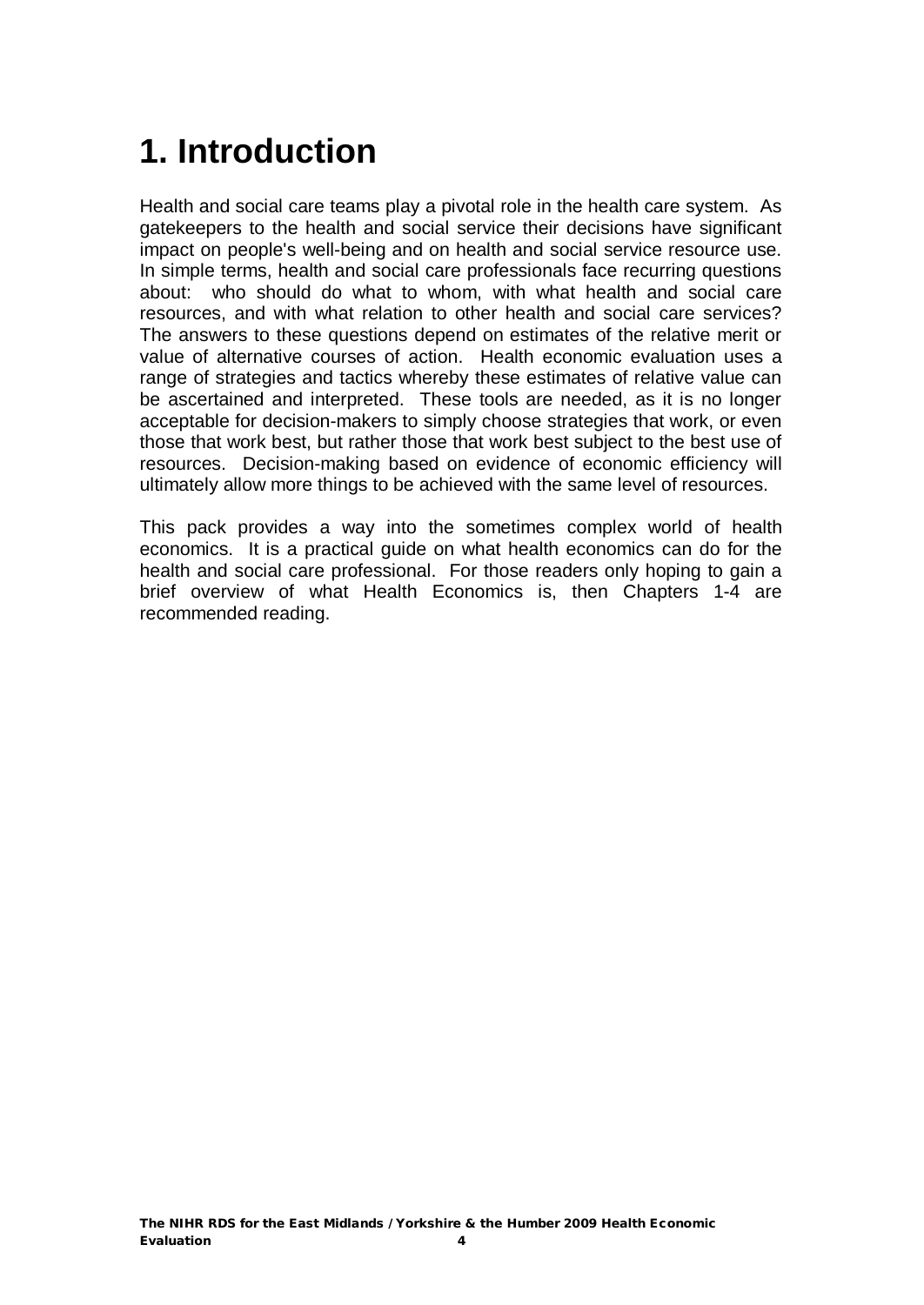#### **LEARNING OBJECTIVES**

Having successfully completed this pack, you will be able to:

- understand the role of economic evaluation in providing information for decision-makers
- understand how these evaluations should be constructed
- distinguish between the different types of economic evaluation and when each may be appropriate
- discuss the issues and problems involved

The overall aim of this pack is twofold: to enable the reader to better understand, critique and interpret published economic evaluations in the medical literature; but also to provide health and social care professionals with the tools needed to begin to carry out their own economic evaluations.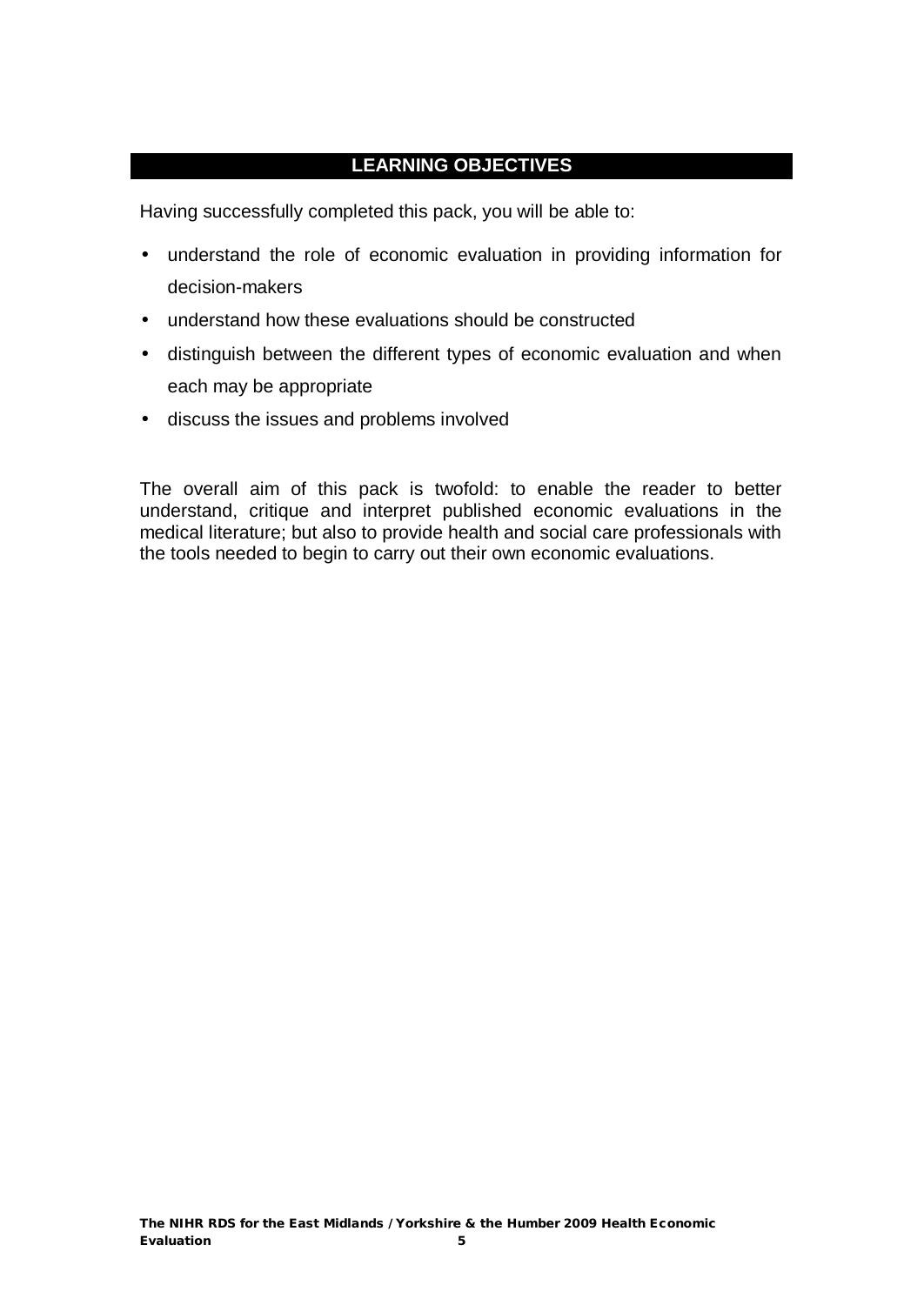# **2. The Health Economy**

The rapid growth in expenditure on health care is an international problem fuelled by demographic changes, technological advance and changing expectations. The UK invested just over £67.2 billion in the National Health Service in 2003/4 (DH, 2006), which constitutes 86.3% of total spending on health in the UK in 2004. Total health expenditure in the UK accounted for approximately 8.1% of the nations annual output (Gross Domestic Product) in 2004 (OECD, 2006). Interestingly, this is comparatively low relative to most other Organisation for Economic Co-operation & Development (OECD) nations and especially the United States, which invested almost twice this level at nearly 15.3% of GDP in 2004 (OECD, 2006). In all developed countries, however, one thing is clear: the 'health economy' is very large and hugely important. Decision-makers in health care face an awful lot of difficult choices, the subject of economics aims to help with some of these.

# **3. The Economics Perspective**

#### **What is Economics?**

*"The study of how men and society end up choosing to employ scarce resources that could have alternative uses" (Samuelson)<sup>1</sup>*

Simply, economics is about allocating scarce resources. Any introductory economics textbook will have a quote similar to the one above, which contains three elements fundamental to understanding the economic perspective: choosing, scarce resources and alternative uses.

First, 'choosing' or decision-making is what the discipline of economics strives to analyse and ultimately assist with. Indeed, economics has been labelled the 'science of choosing'. It aims to provide a framework for choice so that the full implications of all choices are clearly identified before they are made.

Second, scarcity is known as the economic problem. Scarcity exists since needs, wants, demands or desires will always be greater than resources available to meet them. This is a fundamental starting point for the economic perspective.

Third, economists differ to say, accountants in the way that they conceptualise cost. They think about the possible alternative use of any resources, the notion that economists call 'opportunity cost'. Opportunity cost is a key concept underpinning the economic perspective.

The real cost of doing one thing is not actually the pounds you spend but the opportunity of doing something else with this money. Yes, it is important to

 $\overline{a}$ <sup>1</sup> Samuelson P. (1980) Economics. McGraw-Hill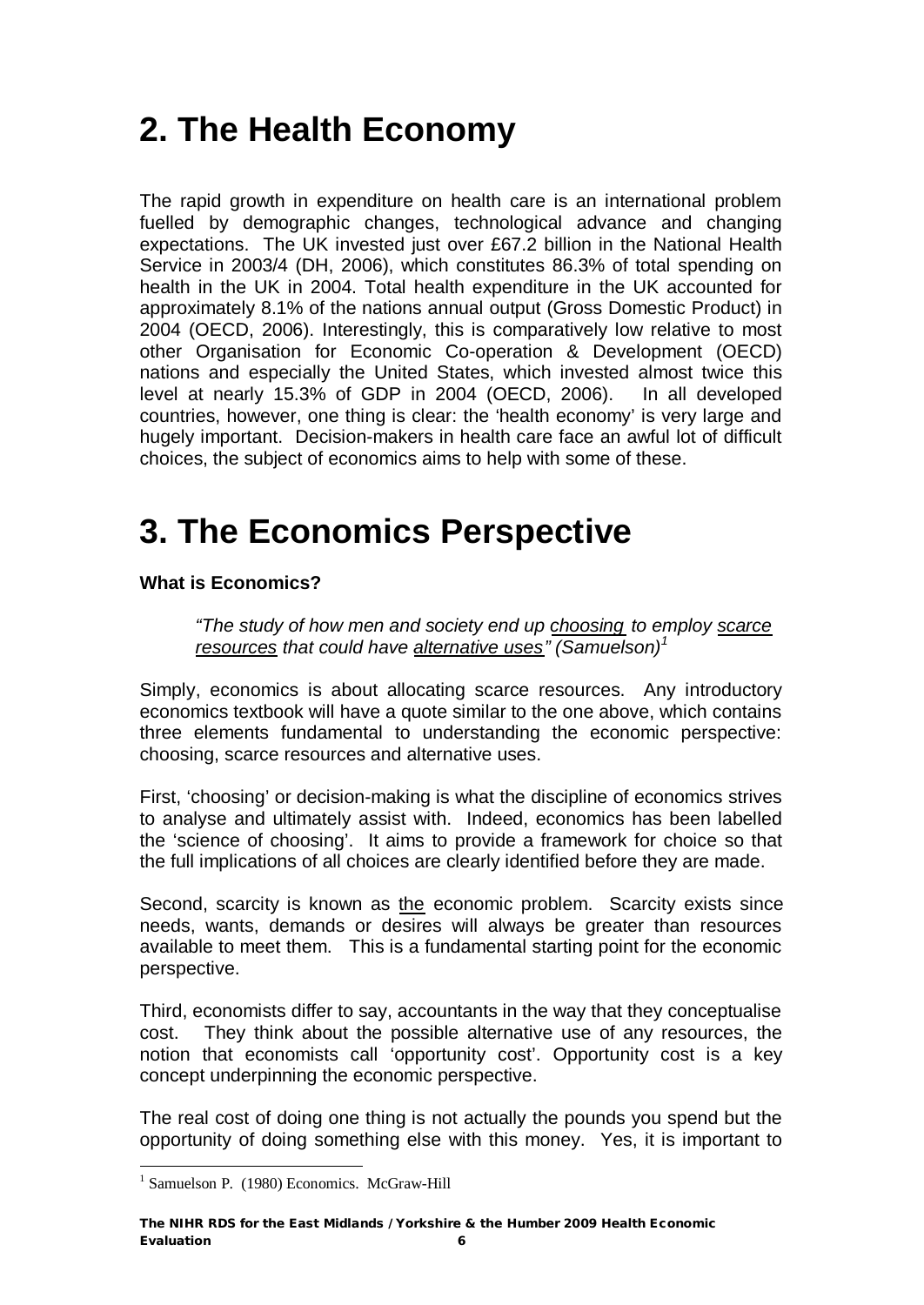know the financial implications of a certain action you choose to do but it is the benefits that you could have derived from what you did not choose to do that is the real cost of this action. Now, choosing to use resources one way will always mean giving up the chance to use them in other desirable ways. So, the question that economists ask is: "Are the benefits from what is 'chosen' greater than what is 'forgone'?" Thus, opportunity cost can be defined as the benefits given up in the best alternative use of the resources.

# **4. Economics of Health**

*"What a buyer wants to know is the difference between his state of well-being with and without the commodity being considered. For ordinary goods, the buyer has little difficulty in evaluating the counterfactual - that is what the situation will be if the good is not obtained. Not so for the bulk of health care…the noteworthy point is not simply that it is difficult for the consumer to judge quality before the purchase…but that it is difficult even after…"* 

*(Weisbrod BA <sup>2</sup> )* 

So why is this economic perspective useful in the context of health care? Health economics examines the problem of scarcity as it arises with respect to health and health care. It examines how we as individuals and societies confront the fact that while the resources available to us are limited the alternative uses for these resources are unlimited. Thus health economists are interested in some very important questions. How is health produced? What role does health care play in its production? What is the value of health? How do we go about measuring health status? What influences demand for health and health care? What influences the supply of health care? How can equilibrium between demand and supply be achieved? The discipline of health economics is the study of these questions and the answers to them that individuals and societies have put forward.

So what do health economists actually do? Broadly, health economists are engaged in activities under three categories: the study of the principles of health economics; health technology assessment; and health systems assessment. The principles of health economics consider supply and demand issues and how the two might interact given that the standard market solution generally fails due to problems such as adverse selection, moral hazard, asymmetric information and supplier induced demand<sup>3</sup>. However,

3 *Adverse selection: an event in healthcare whereby one party decides not to reveal the full extent of their risk profile to the other party (i.e. insurance model). Moral hazard: arises where the attitudes and behaviour of a person or organisation change once they are covered for potential costs or losses (e.g. healthcare consumption may be higher when insured.) Asymmetric information: doctors have more knowledge* 

 2 *In Greenberg W (Ed) 1978. Competition in the health care sector: proceedings of a conference.*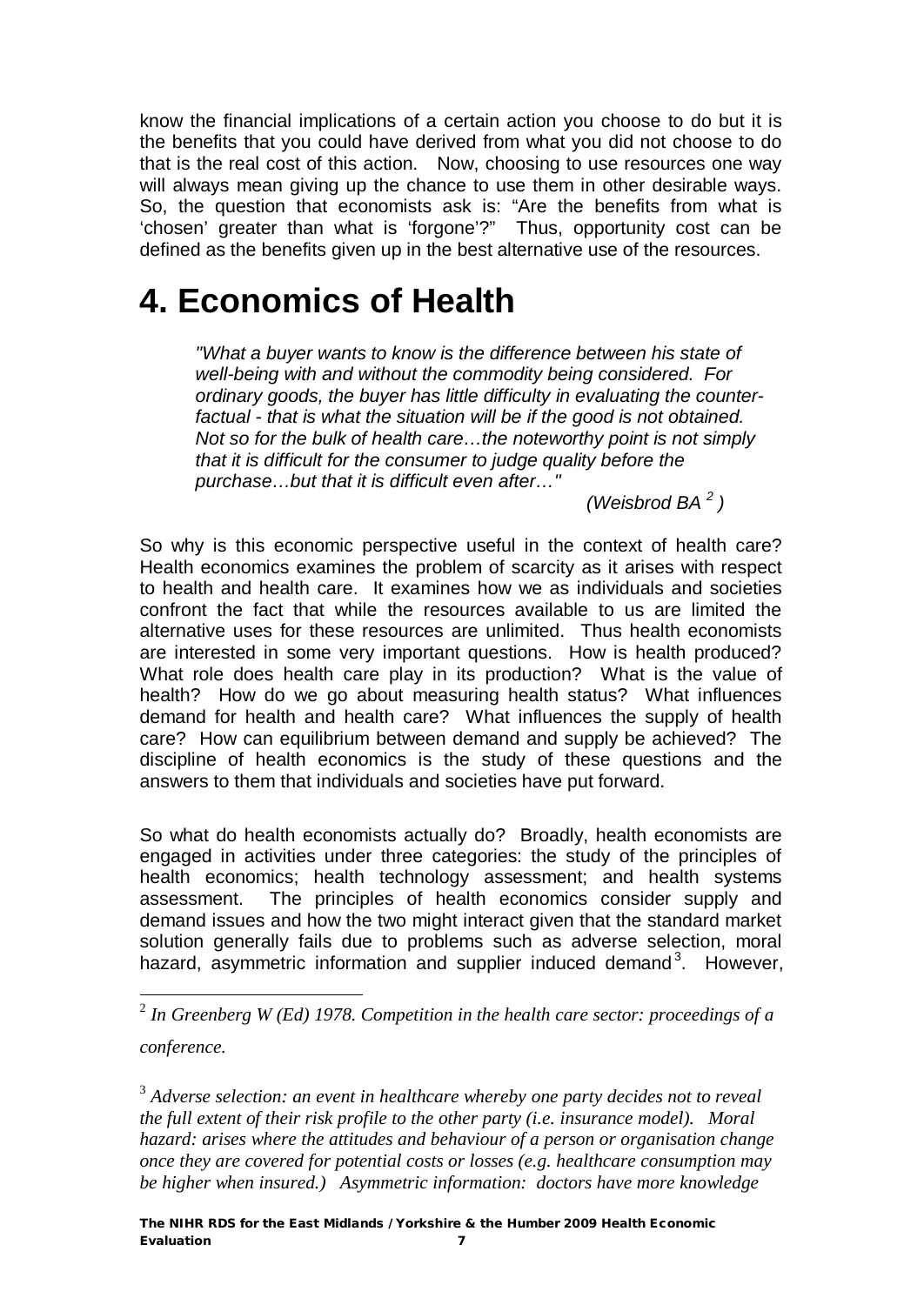much of a health economist's time is spent on assessment either of specific health technologies or more widely health systems.

Scarcity demands that choices must be made as to what health care should be provided, how it should be provided, in what quantities and how it might be distributed. Economic evaluation is the area of health economics used to help address these issues.

# **5. Economic Evaluation**

*"the pursuit of efficient practice is not merely about reducing costs. If it were, the most efficient procedure would be to do nothing, as that pushes costs to zero." (Professor Alan Maynard<sup>4</sup> )* 

Economic evaluation of health care programmes aims to aid decision-makers with their difficult choices in allocating health care resources, setting priorities and moulding health policy. But it might be argued that this is only an intermediate objective. The real purpose of doing economic evaluation is to improve efficiency: the way inputs (money, labour, capital etc.) can be converted into outputs (saving life, health gain, improving quality of life, etc.)

The choice of what health care to provide is about what economists call allocative efficiency. This means that we strive for the maximisation of benefits (however we decide to measure this) subject to given available resources. So, from a fixed resource we aim to get as much out of a range of health care programmes as possible. This will mean we will need to compare very different interventions, say health promotion advice to quit smoking versus prescribing Relenza versus a procedure on an ingrown toenail. Thus allocative efficiency is about finding the optimal mix of services that deliver the maximum possible benefit in total. Resources will be directed to interventions that are relatively good (i.e. efficient) at converting inputs into health benefits and away from those that require larger input for relatively low health gain. This approach may of course be constrained by certain equity considerations, to ensure that certain groups do receive health care.

The choice of *how* to provide health care is about what economists call technical efficiency. This means that we might strive for minimum input for a given output. For example, if we have decided that performing tonsillectomies on children is worthwhile, part of an allocatively efficient allocation of resources, then we may need to examine the efficiency of how we do this. So, if the output we wish to achieve is to successfully remove a child's tonsils then we might choose between, say, a day case procedure or an inpatient stay. This is an issue of technical efficiency since the output or 'outcome' is

 $\overline{a}$ 

*and information about medicine than patients/consumers, the individual may not be the best judge of his/her own interests, the doctor acts as an agent of the patients demand.* 

<sup>4</sup> In Jefferson T et al. (2000) Elementary economic evaluation. BMJ books: London, p.3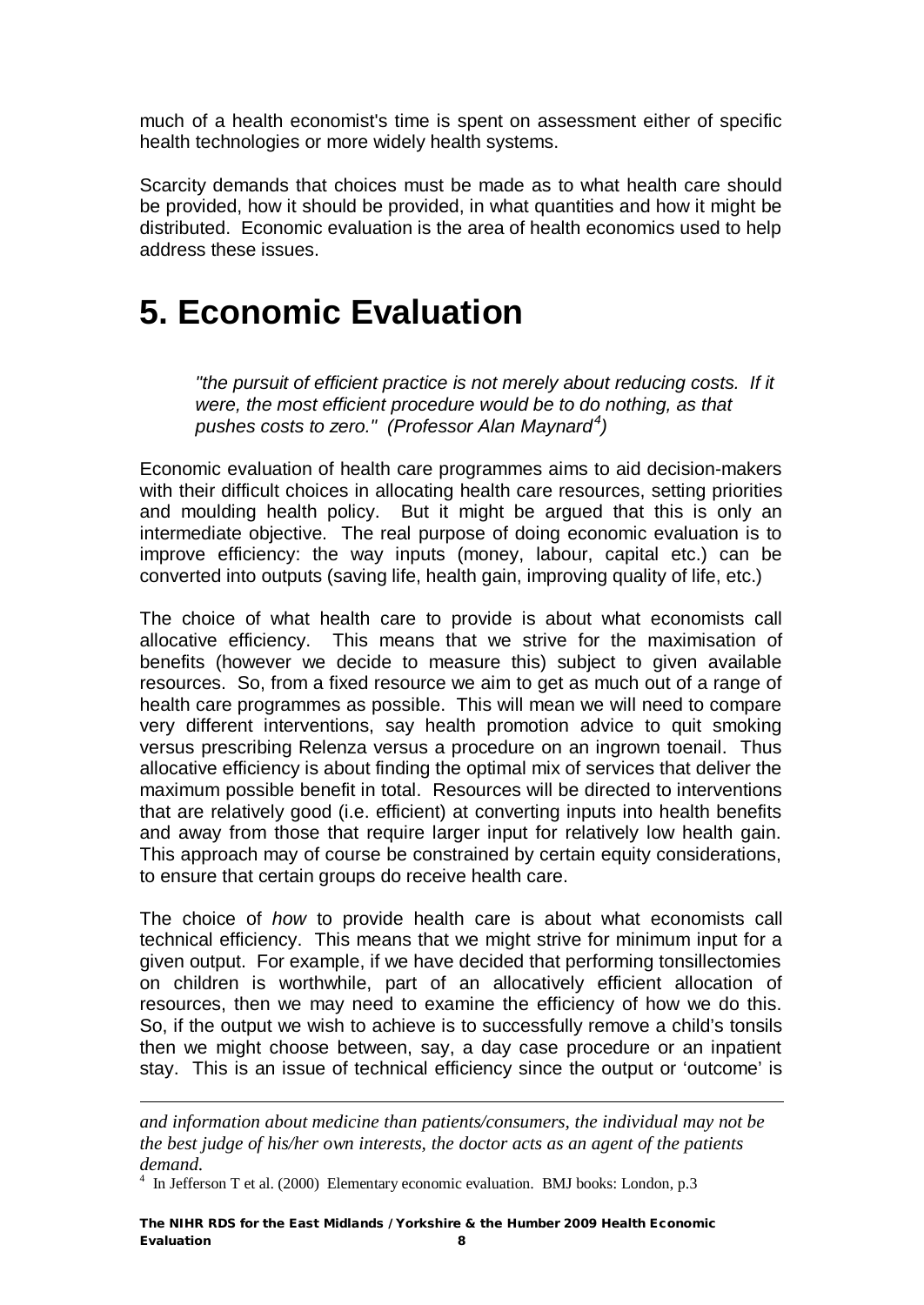fixed but the inputs will differ depending on which policy we adopt. The day case approach may perhaps require more intensive staff input and more follow-up outpatient visits. If this were the case then inpatient tonsillectomy may be the more technically efficient strategy.

Thus with any given health care programme an economic evaluation is aiming to make explicit the total resources consumed specifically by that programme (i.e. attributable to it) and the total benefit generated specifically by that programme.

Drummond et al (1997) defines economic evaluation as "the comparative analysis of alternative courses of action in terms of both their costs and consequences." It differs from other forms of analysis because it considers both costs and consequences and is comparative.

Evaluation needs to be comparative as an intervention can only be labelled as good or bad relative to some benchmark or alternative even if this alternative is a 'do nothing' strategy. If an evaluation is not comparative and does not consider both costs and consequences, then it is only a partial evaluation. It is a description of either just the costs or just the benefits of one intervention in isolation. This is most uninformative since it is one-dimensional and without a context by which to judge relative performance (efficiency). If both costs and consequences are considered but no comparator is provided, then the study is again only a partial evaluation, described as a cost-outcome study. It lacks context and is of limited use. If alternatives are compared but only in terms of costs or benefits and not both then again the study only provides a partial evaluation and can be labelled an effectiveness study or a cost analysis. It would be comparative but only across one-dimension. Hence, an economic approach can be considered a full evaluation technique. (See figure 1)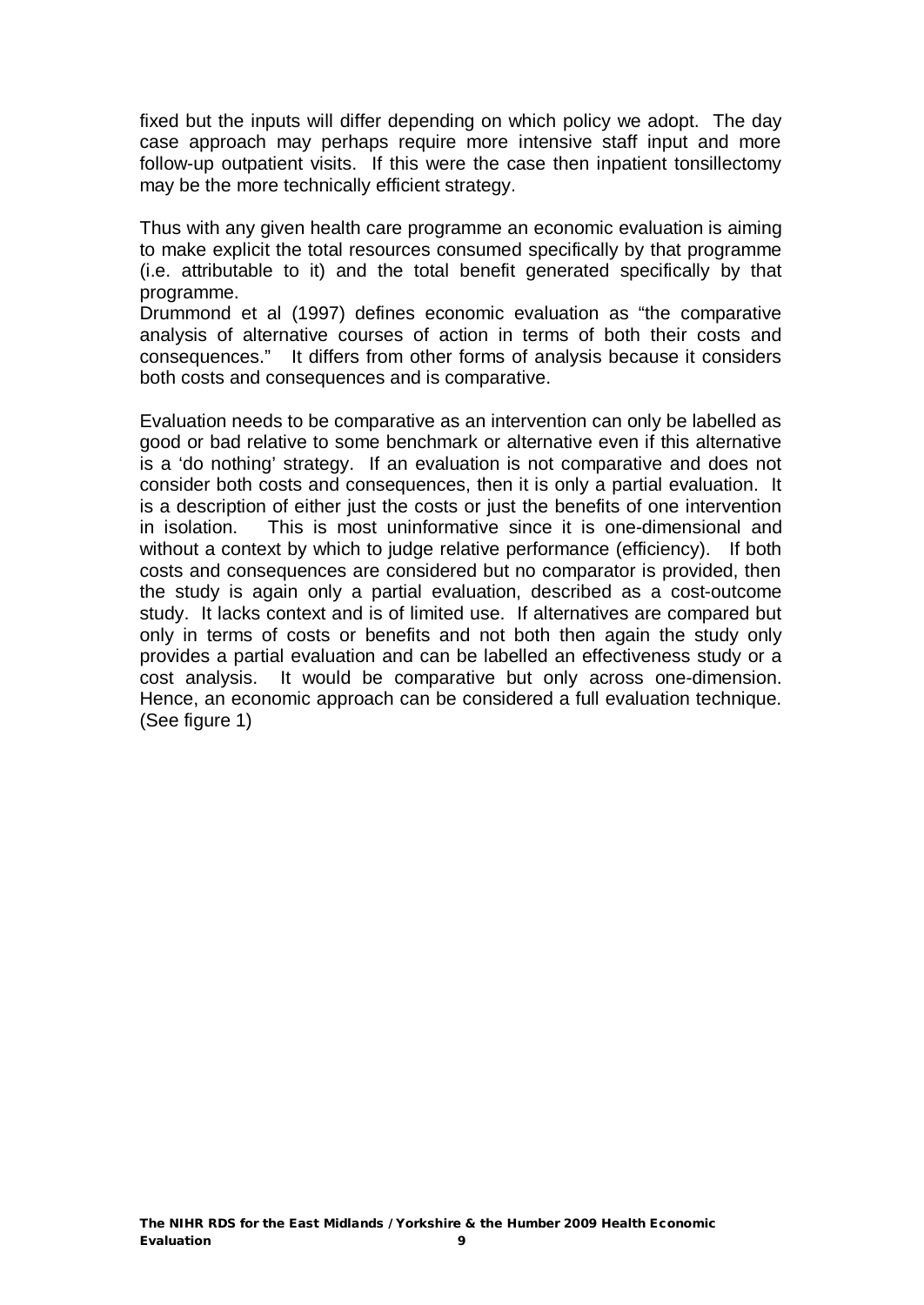### **Figure 1 - Defining An Economic Evaluation**

(Reproduced from Drummond et al., 2005, p.11)



*Note: c-e-a = cost effectiveness analysis c-u-a = cost utility analysis c-b-a = cost benefit analysis See page 10 for explanation* 

# **6. Costs and Consequences**

*"What is a cynic? A man who knows the price of everything, and the value of nothing" (Oscar Wilde<sup>5</sup> )* 

Costs can be defined in many ways (see figure 2) but generally can be considered as direct, indirect and intangible. Direct costs are those immediately associated with an intervention such as staff time, consumables etc. Indirect costs might include a patient's work loss due to treatment. Intangible costs may be things like pain, anxiety, quality etc. All types of economic evaluation deal with costs in the same way or at least in the same units (i.e. monetary).

Benefits, however, can be analysed in three different ways reflecting the different types of economic analysis used in evaluation. First, benefits can be examined in terms of the immediate (direct) effects on health. These are usually clinically defined units appropriate to the area of study, such as 'lives saved', 'reduction in tumour size', 'change in blood pressure' etc. Second, benefits from an intervention can be considered in more generic terms such

 $\overline{a}$ 5 In: Lady Windermere's Fan.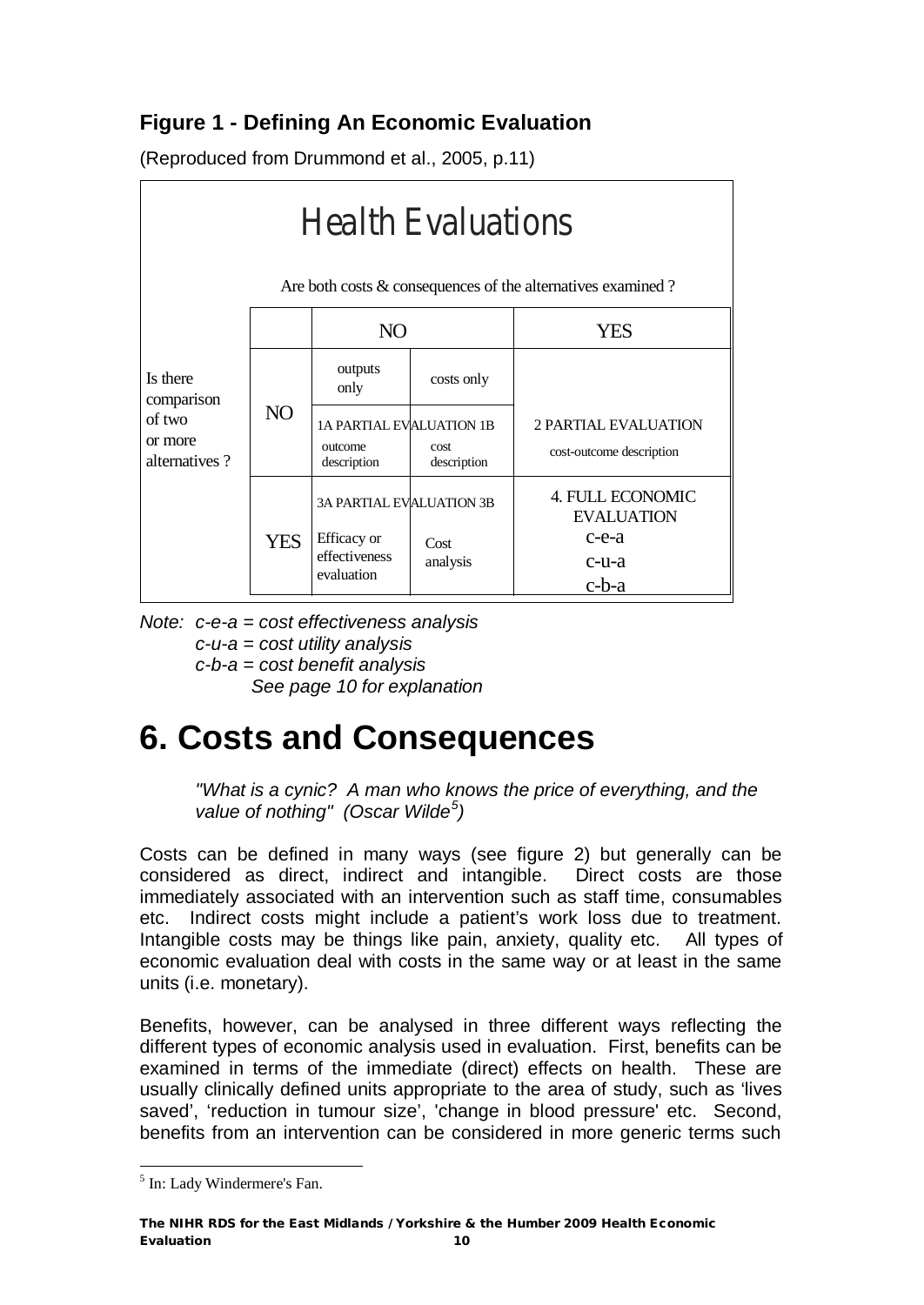as the impact on general well-being/ happiness/ satisfaction, these are more generally labelled as 'utilities'. The utility of an intervention to an individual is its benefit. Measures such as the quality adjusted life year (QALY) are used to quantify this. Third, benefits might be considered in the same terms as costs, which means that benefits must be valued in monetary terms by some means.

### **Figure 2 - Evaluating Costs and Consequences**

(Reproduced from Drummond et al., 1997)



Whatever the approach the same three-stage process for the assessment of all costs and benefits can be applied. All relevant cost and benefit variables must be i) identified, ii) quantified and iii) valued.

At the start of an evaluation it must be determined which costs and benefits are sufficiently important to merit inclusion in the study. This should be separate from the measurement stage so as to avoid the study being entirely data driven (i.e. the more intangible consequences of an intervention might be considered equally important. The identification of relevant benefits and costs will define the variables in the study. These can be broadly classified into changes in resource use, changes in productive output and changes in health state.

The next stage is to measure changes in these variables brought about by the intervention in question. Often it is important that this is done before valuation, as it is necessary to know the magnitude of gains or losses before values can be attached. Presenting variables in terms of 'natural' quantities or frequencies (i.e. hours worked or clinical units) can also be very useful in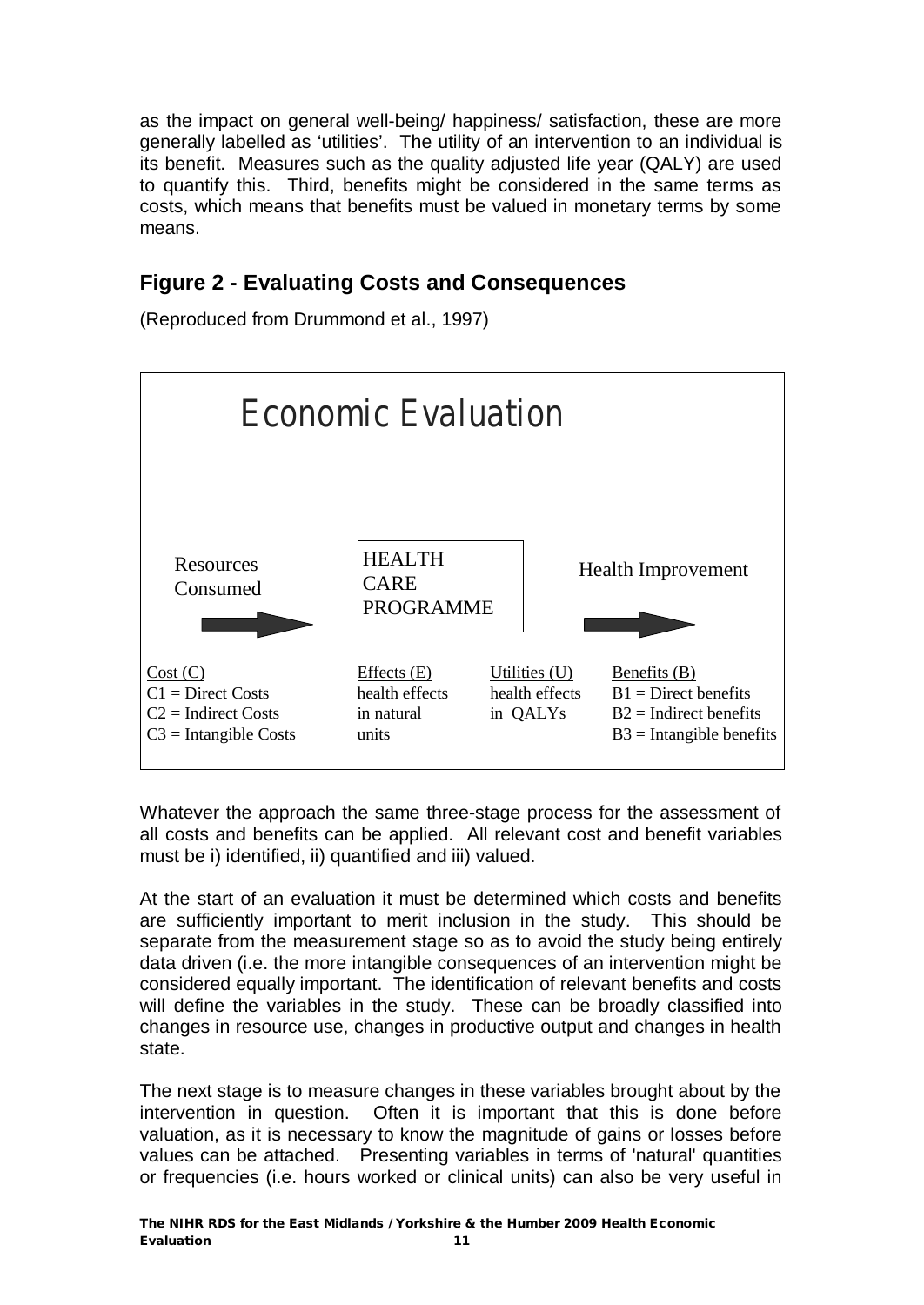terms of generalisability. Others can use these data and apply values relevant to their own setting (i.e. different cost structures or health values).

Quantifying changes in resource use is in terms of land, labour, capital or consumables. Labour, the predominant element of most health care, is often expressed in units of time that can later be valued in some way. The quantification of raw materials e.g. amount of drugs, dressings, appliances, is usually straightforward as these are counted and recorded by routine data systems. Labour and consumables are less problematic as they can normally be attributed specifically to a study intervention. Quantifying a specific intervention share of 'shared resources' such as capital stock and land (equipment, overheads, buildings) is more of a thorny issue and there are various accountancy techniques to resolve this.

There are several issues to consider in the assessment of costs and benefits. Externality costs and/or benefits may arise since interventions do not just affect the patient receiving care. For example, if I receive treatment for a contagious disease you will benefit as well as me, since your chances of contracting the disease will be reduced. Any evaluation needs to account for this.

The differential timing of costs and benefits must also be considered in an evaluation. The effects of health treatments do not always occur at the same point in time. Costs may be incurred today but the benefit may not arrive until next year (i.e. preventative treatments, health promotion), part of this future benefit might be that future costs will be avoided. £100 spent today may not have the same value as £100 spent next year because of inflation, interest on savings and not least a positive rate of time preference. People may just prefer to have £100 in their pocket today rather than £100 in a week or a month or a year, because it offers them more choices. This can be incorporated into economic evaluation by the notion of discounting future costs and benefits to their present day value. A simple formula can be applied to do this for any chosen discount rate, normally within the range of 0- 10%.

Material covered so far in this pack has been very much at a conceptual level. Before we move onto some more practical applications the following revision questions may be useful.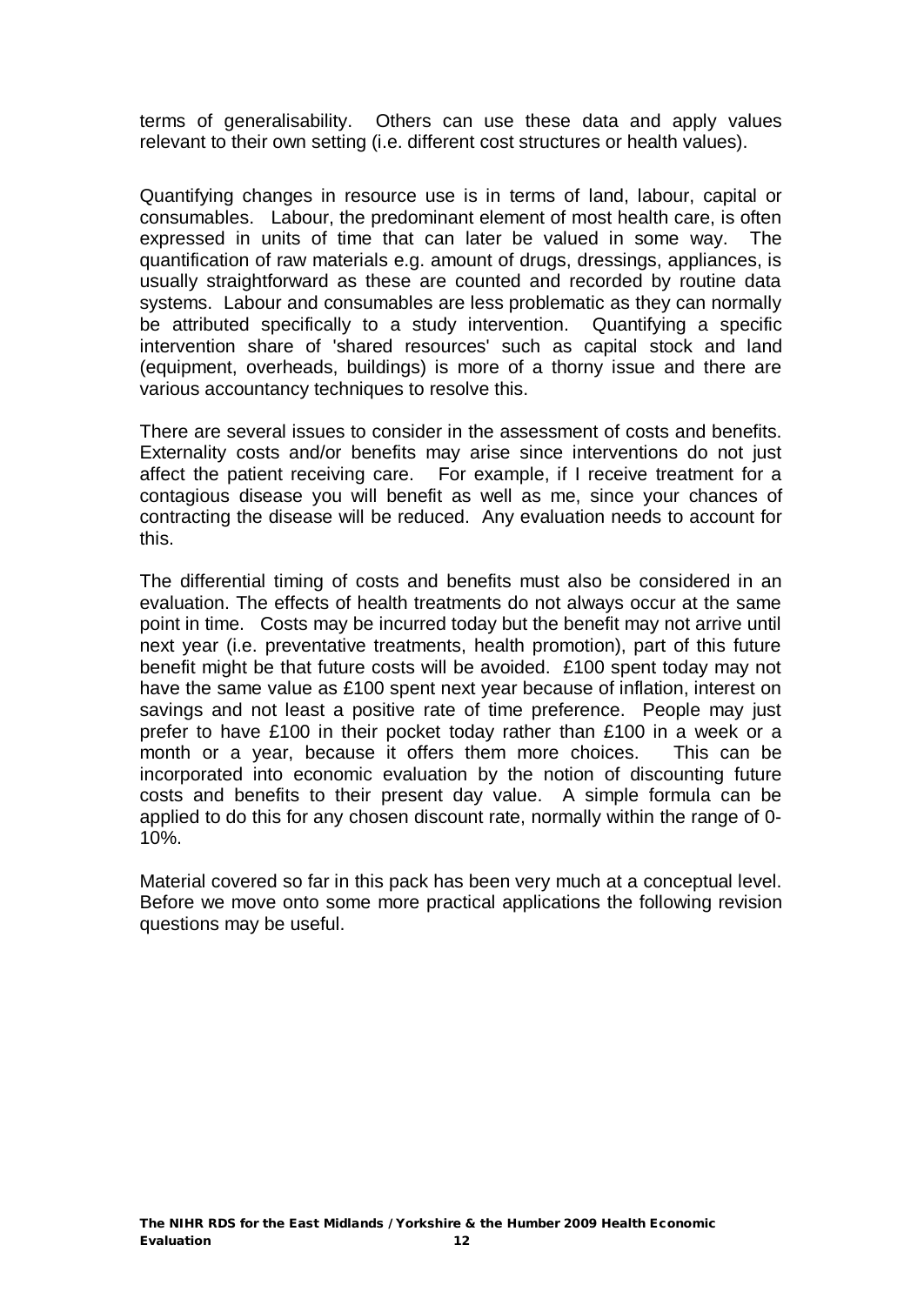#### **Exercise 1**

Multiple choice questions

- 1) The statement 'There is no such thing as a free lunch' relates to the application of:
	- a) the concept of technical efficiency
	- b) the concept of allocative efficiency
	- c) the concept of opportunity cost
	- d) the concept of the margin
- 2) The technique of discounting in an economic evaluation is to adjust for:
	- a) the reduced cost of buying in bulk
	- b) the exclusion of certain variables
	- c) the effect of inflation on costs
	- d) the differential timing of costs and benefits
- 3) Allocative efficiency is about:
	- a) the best way to achieve a given outcome
	- b) maximising total benefits within a given budget
	- c) being aware that everyone is allocated a fair share
	- d) spending as much of an allocated budget as possible

Answers given at the end of this Resource Pack

# **7. Types of Economic Evaluation**

The different ways of looking at benefits combined with cost analysis represent the different techniques of economic evaluation: cost effectiveness analysis (CEA), cost utility (CUA) and cost benefit analysis (CBA). When to use each of the above techniques will depend of the nature of the question to be addressed, which may be a choice between alternative clinical strategies for a condition; timing of an intervention; settings for care; types and skill-mix of personnel proving care; programmes for different conditions; scale or size of a programme; or other ways to improve health.

## **7.1 Cost-Effectiveness Analysis**

CEA is concerned with technical efficiency issues, such as: what is the best way of achieving a given goal or what is the best way of spending a given budget. Comparisons can be made between different health programmes in terms of their cost effectiveness ratios: cost per unit of effect. Under CEA effects are measured in terms of the most appropriate uni-dimensional natural unit. So, if the question to be addressed was: what is the best way of treating renal failure? Then the most appropriate ratio with which to compare programmes might be 'cost per life saved'. Similarly, if we wanted to compare the cost-effectiveness of programmes of screening for Down's syndrome the most appropriate ratio might be 'cost per Down's syndrome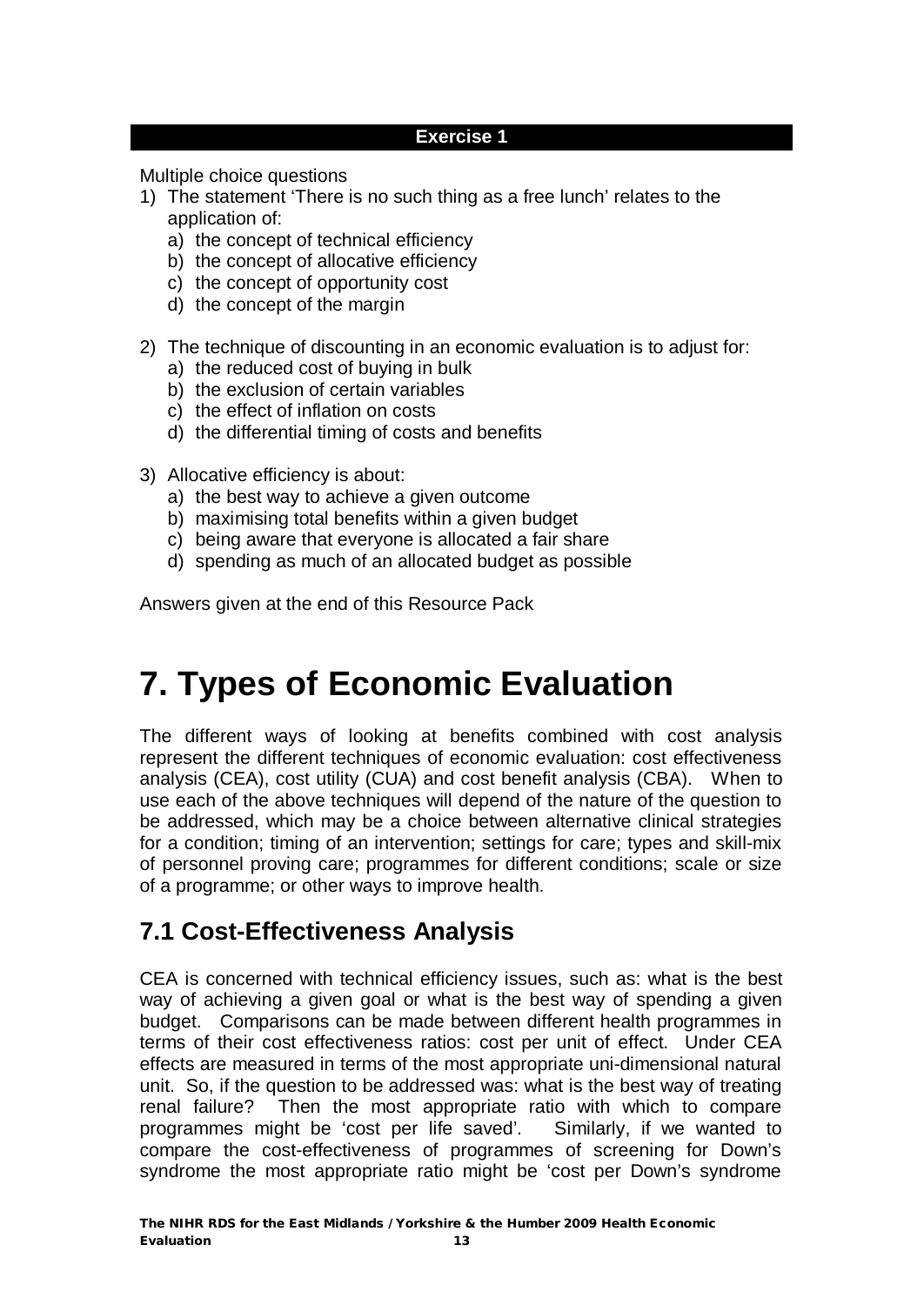foetus detected'. In deciding whether long-term care for the elderly should be provided in nursing homes or the community the 'cost per disability day avoided' might be the most appropriate measure.

The advantage of the CEA approach is that it is relatively straightforward to carry out and is often sufficient for addressing many questions in health care. However, it is not comprehensive. The outcome is uni-dimensional under this analysis but often health programmes generate multiple outcomes. For example in Downs' syndrome screening, foetuses detected is one outcome, but miscarriages avoided might be another very relevant outcome measure, especially if, say, blood testing is being compared to amniocentesis. But this cannot be incorporated into this form of analysis. So CEA not only assumes that the outcome of the health programme is worthwhile per se but also that it is the most appropriate measure. A further problem with CEA is comparability between very different health programmes. Cost per foetus detected may be a useful way to compare the efficiency of blood testing versus amniocentesis but how would these be compared to, say, drugs aimed at reducing cholesterol. Health programmes with different aims cannot be compared with one another using CEA: cost per unit reduction in cholesterol cannot meaningfully be compared with foetuses detected. Hence CEA is useful when comparing programmes within like areas, where common 'currencies' can be used.

The following case study shows how cost-effectiveness analysis may be used in practice.

### **Case Study 1**

#### **A Cost-effectiveness study - Exercise therapy for Knee-Pain**

**Background**. Knee pain is common in the general population and a major cause of morbidity. Much of this is attributable to osteoarthritis. The cost of musculoskeletal disease is high (estimated at 2.5% of GNP in United States, 1992) and osteoarthritis is the commonest joint disease. In addition to costs arising directly from symptoms and treatment of osteoarthritis, patients with osteoarthritis have significantly higher medical cost s for a range of other conditions (respiratory, cardiovascular, gastrointestinal, neurological, psychiatric conditions and general medical care). Thus the economic burden of this disease is high.

**Treatments**. The two main palliative treatments for knee pain are exercise or non-steroidal anti-inflammatory drugs (NSAIDs). NSAIDs are commonly used in the treatment of osteoarthritis but are costly and can cause gastrointestinal problems. Exercise may be a more favourable alternative since quadriceps muscle strength is known to be reduced in osteoarthritis. Since this weakness is associated with disability it is pertinent to examine the costs and consequences of muscle strengthening regimes.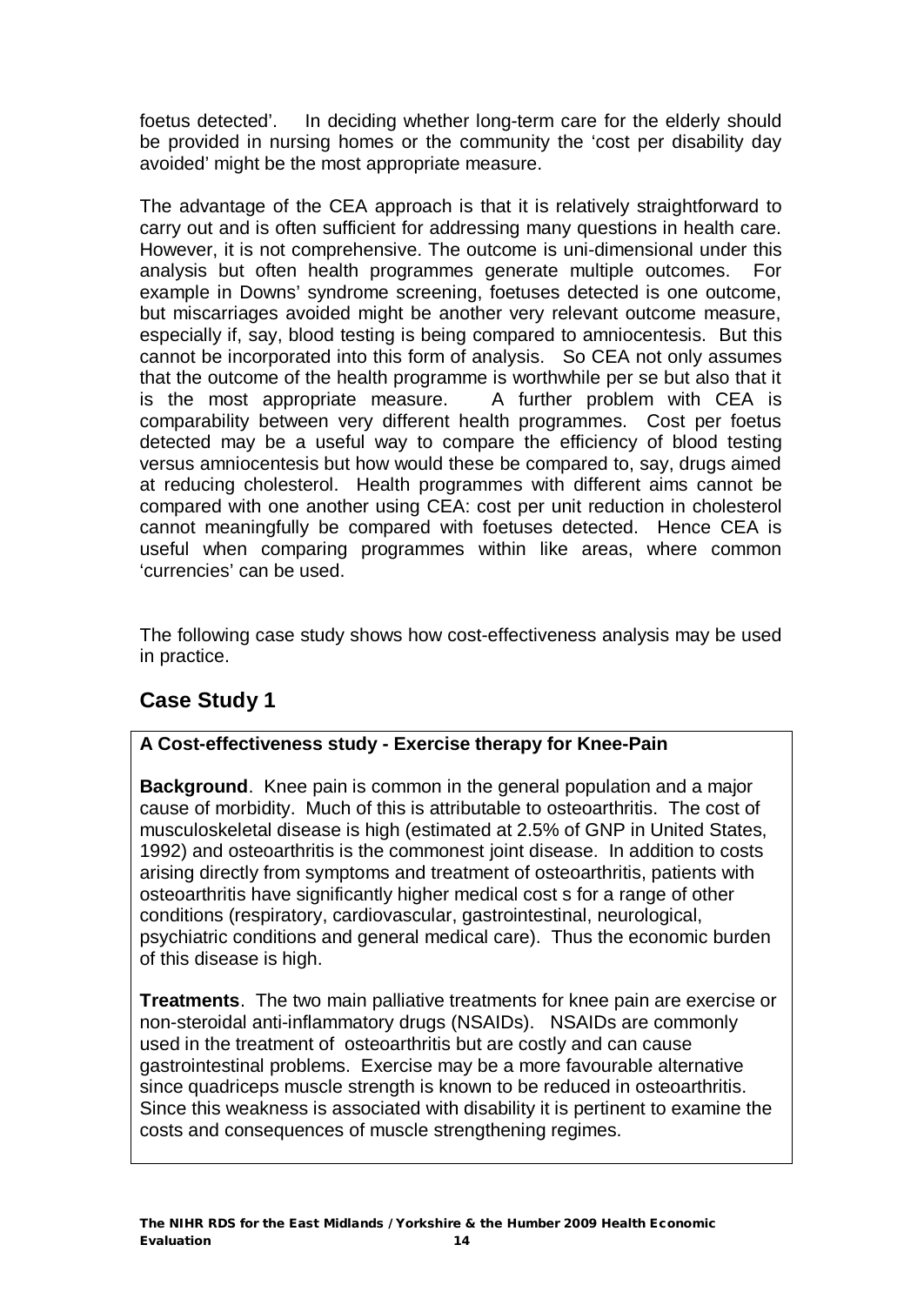**Study Objective.** To evaluate the cost-effectiveness of regular home exercises in reducing the burden of knee pain in the community compared with placebo drug.

**Study Methods**. An economic evaluation was conducted prospectively alongside a randomised controlled trial. Cost data were collected from GP case notes and by patient questionnaire. Outcomes were collected by the clinical trial. Economic analysis was in the form of a cost-effectiveness study.

**Outcomes**. The principle outcome measure was change in knee pain at two years measured using the Western Ontario MacMaster's Universities Osteoarthritis Index (WOMAC) knee specific assessment questionnaire.

**Costs**. Three main categories of cost were included in this analysis: Direct treatment costs incurred by the treatment programme. Knee-pain related medical costs (hospital and community). Knee-pain related costs to patients and family related to accessing health services.

**Results.** The overall cost of achieving a clinically significant reduction in pain (greater than 50% on the WOMAC scale) after 2 years was compared for each intervention. For the exercise group this was £1,024 and for the placebo group this was £129. Thus, due to relatively high training costs and low effectiveness, the exercise intervention was found to be less cost-effective than a placebo drug.

#### *Comment.*

*This study addresses a technical efficiency issue. What is the best way of achieving a given clinical outcome? A cost effectiveness analysis is therefore the most appropriate study design. Comparison is confined to interventions within the same disease and condition area so a single outcome measure is sufficient. However, given that knee-pain may impact on quality of life more generally a uni-dimensional outcome such as WOMAC pain score may not be the most relevant measure. Multi-dimensional outcome measures may in fact produce a different economic result.* 

Ref. Doherty M et al. A community based randomised intervention study examining the effects of exercise on knee pain and its associated disability. Final report to the Department of Health. April 1999.

# **7.2 Cost-Utility Analysis**

CUA is concerned with technical efficiency and allocative efficiency (within the health care sector). It can be thought of as a sophisticated form of CEA, since it also makes comparisons between health programmes in terms of cost-effect ratios. However, CUA differs in the way it considers effects. These are multidimensional under this form of analysis. CUA tends to be used when quality of life is an important factor involved in the health programmes being evaluated. This is because CUA combines life years (quantity of life) gained as a result of a health programme with some judgement on the quality of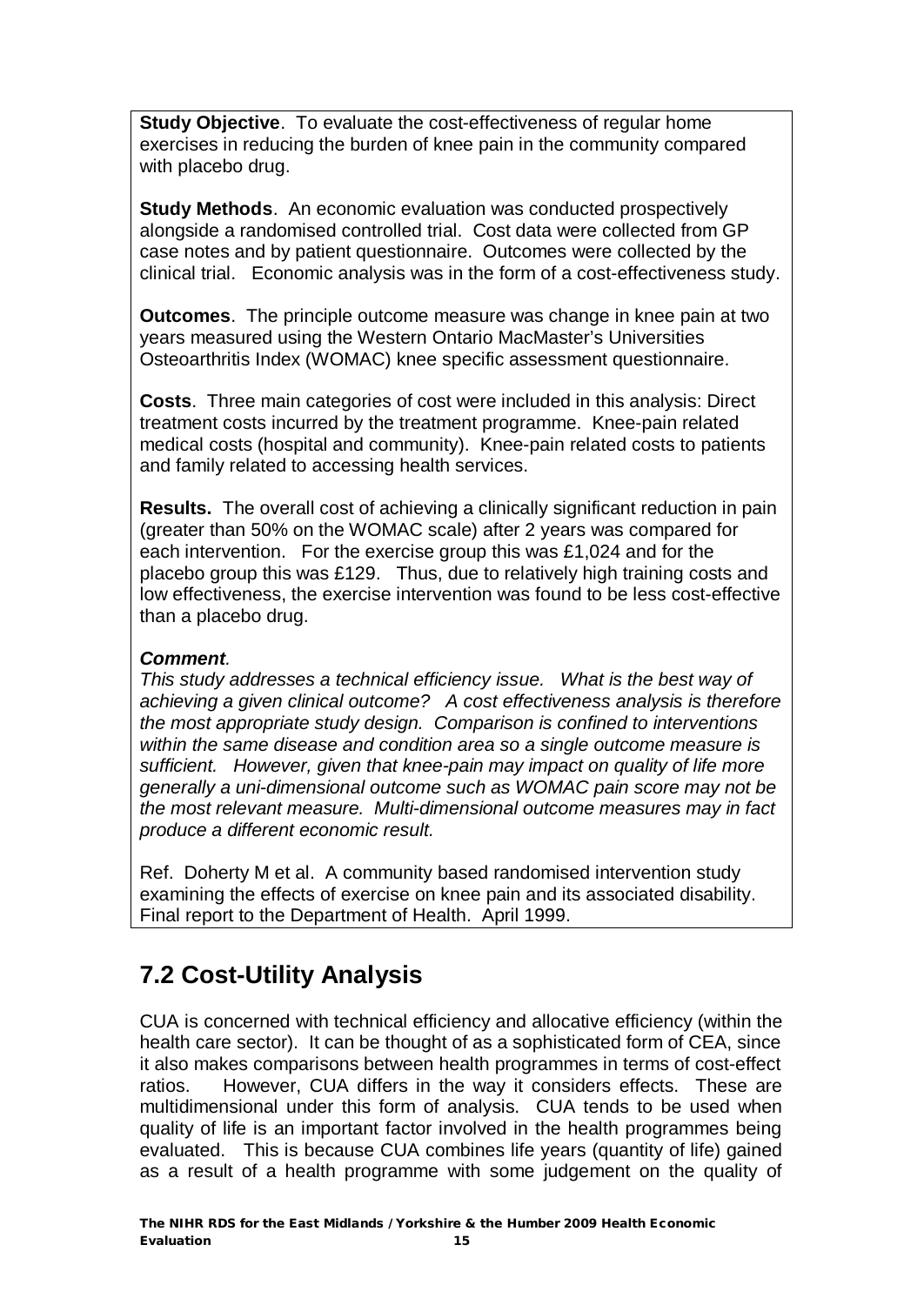those life years. It is this judgement element that is labelled utility. Utility is simply a measure of preference, where values can be assigned to different states of health (relevant to the programme) that represent individual preferences. This is normally done by assigning values between 1.0 and 0.0, where 1.0 is the best imaginable state of health (completely healthy) and 0.0 is the worst imaginable (perhaps death). States of health may be described using many different instruments (SF-36, Nottingham Health Profile, Sickness Impact Profile, EuroQol EQ-5D), which provide a profile of scores in different health domains. EuroQol EQ-5D for example simplifies health into just five domains (figure 3): mobility, self-care, usual activities, pain/discomfort and anxiety/depression. Each domain is given a score from 1 to 3, so the health profile would read 11111 for the best scores in all domains and 33333 for the worst. EuroQol EQ-5D has 243 possible health profiles, all of which have been assigned a utility value by general population surveys. (For further details see Kind, 1996)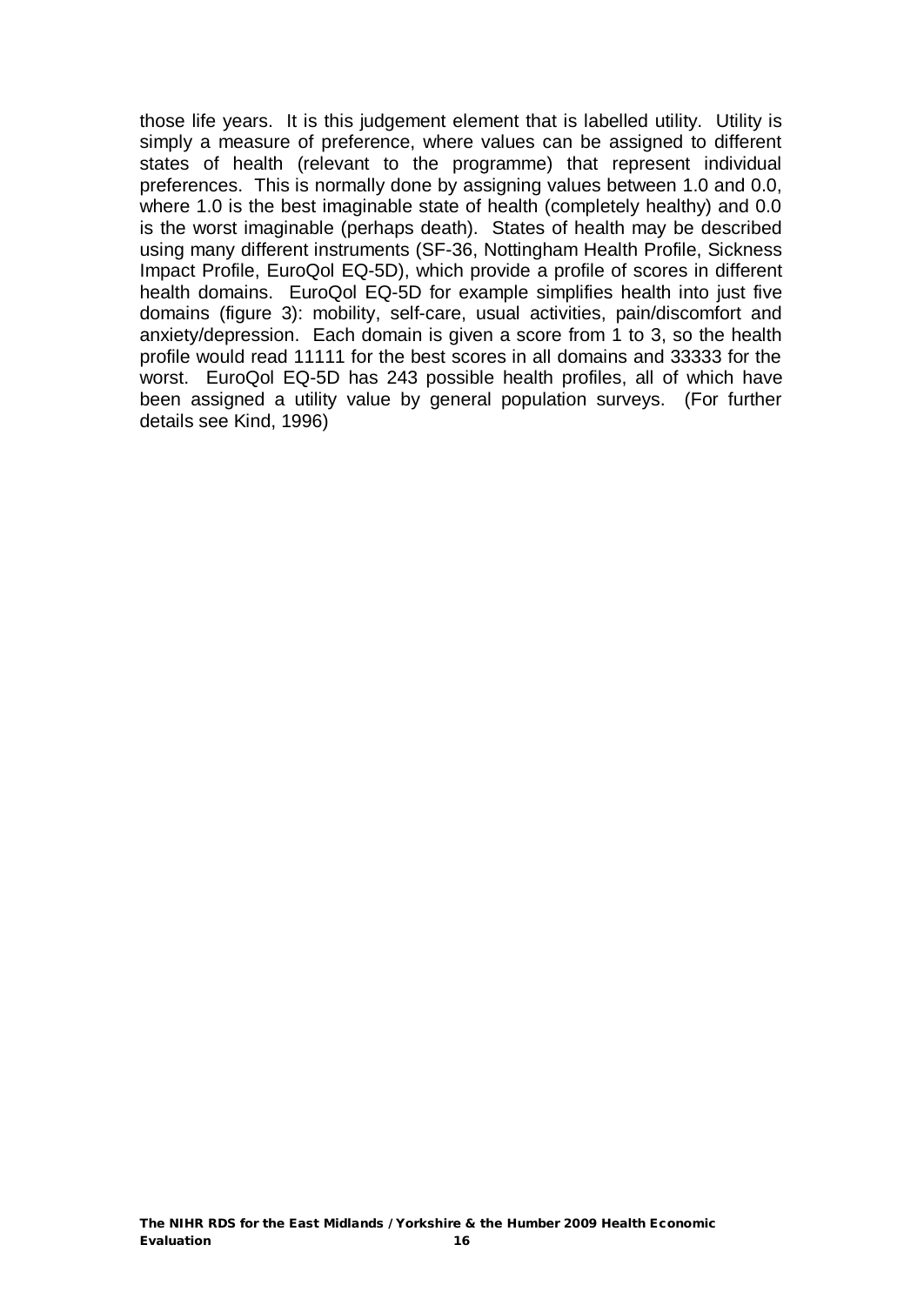## **Figure 3 - EuroQol EQ-5D**

| <b>Mobility</b>                                                                                                       |   |
|-----------------------------------------------------------------------------------------------------------------------|---|
| I have no problems in walking about                                                                                   |   |
| I have some problems in walking about                                                                                 | q |
| I am confined to bed                                                                                                  | a |
| <b>Self-Care</b>                                                                                                      |   |
| I have no problems with self-care                                                                                     | a |
| I have some problems washing or dressing myself                                                                       | q |
| I am unable to wash or dress myself                                                                                   | a |
| <b>Usual Activities</b>                                                                                               |   |
| I have no problems with performing my usual activities<br>(e.g. work, study, housework, family or leisure activities) |   |
| I have some problems with performing my usual activities                                                              | a |
| I am unable to perform my usual activities                                                                            | u |
| <b>Pain/Discomfort</b>                                                                                                |   |
| I have no pain or discomfort                                                                                          |   |
| I have moderate pain or discomfort                                                                                    |   |
| I have extreme pain or discomfort                                                                                     |   |
| <b>Anxiety/Depression</b>                                                                                             |   |
| I am not anxious or depressed                                                                                         |   |
| I am moderately anxious or depressed                                                                                  |   |
| I am extremely anxious or depressed                                                                                   |   |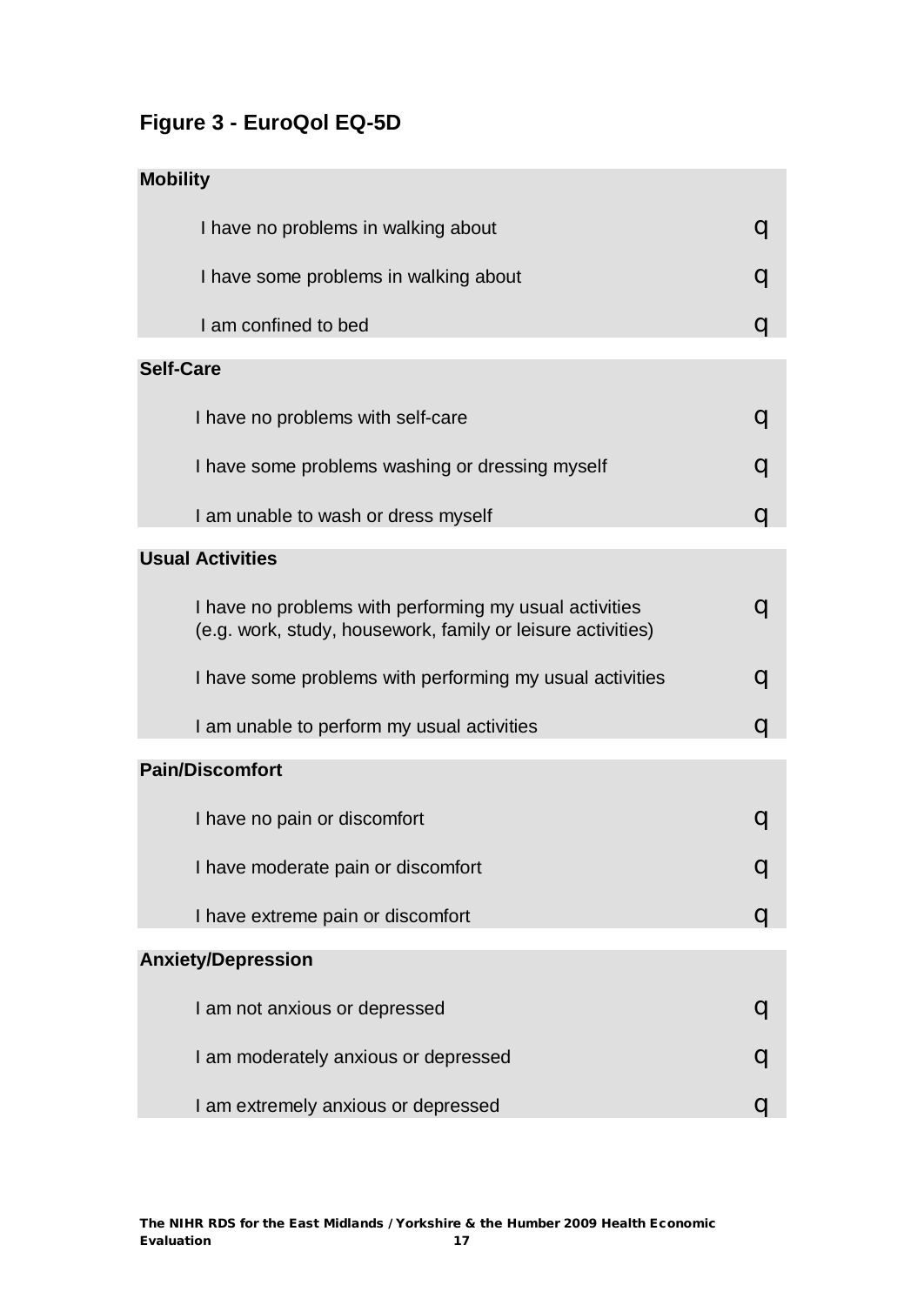These utility values are then combined with survival data to derive qualityadjusted life years (QALYs) for different health programmes. For example, assume that a patient who receives no treatment has a life expectancy of 3 years and their quality of life has a value 0.45. Now, if this patient receives a certain intervention then it is expected that life expectancy will be 8 years and the quality of those years will have a value of 0.70. The multidimensional gain from the intervention can then be summarised. With no treatment 1.35 QALYs (3 x 0.45) are produced, with treatment 5.60 QALYs (8 x 0.70) are produced, thus the gain is 4.25 quality adjusted life-years. Figure 4 shows this graphically, Area A represent a quality of life improvement and area B a length of life improvement.

### **Figure 4 – The Quality Adjusted Life Year (QALY)**

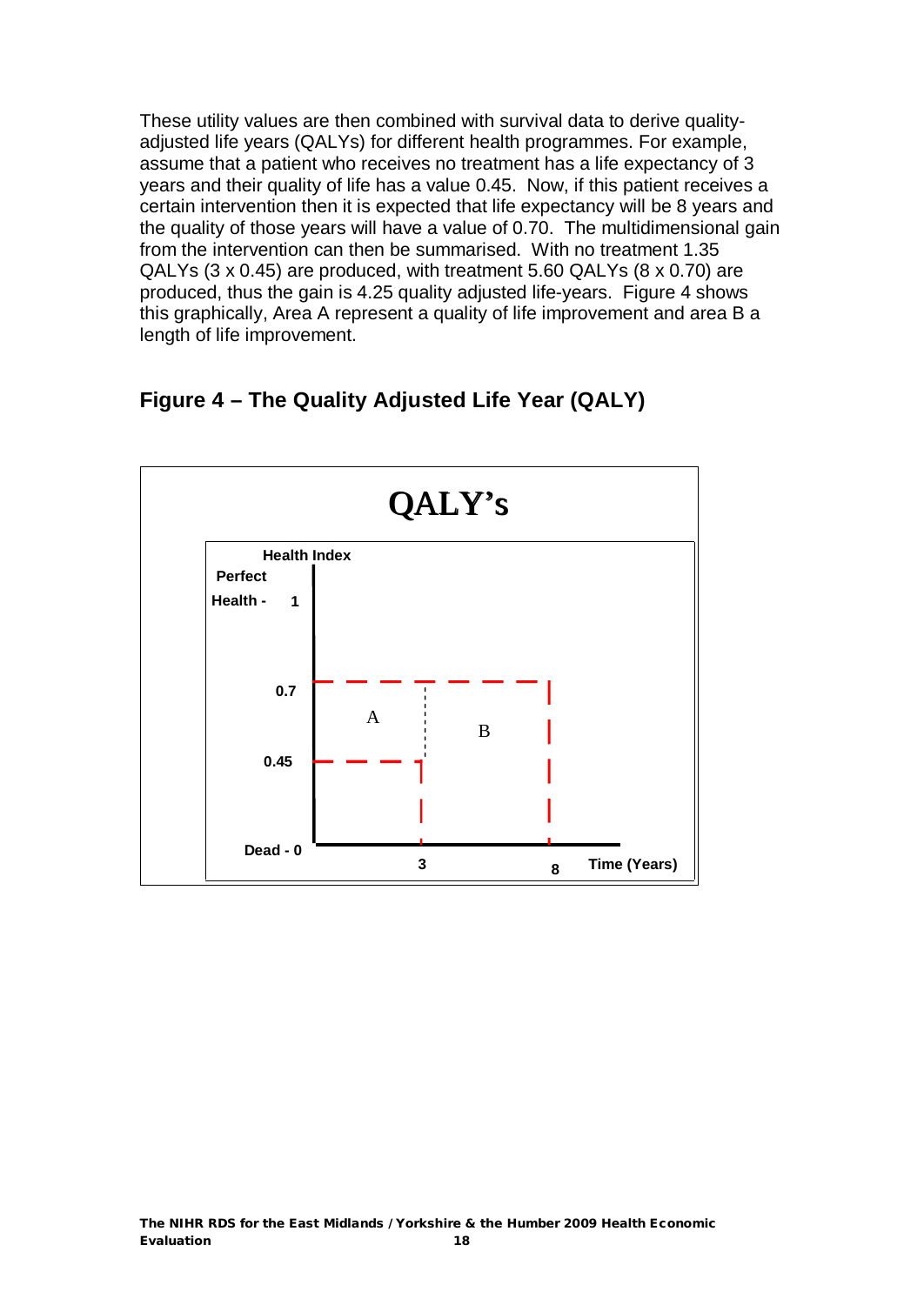| Table 1 - Cost per QALY gained 'league table' |  |  |  |  |  |  |
|-----------------------------------------------|--|--|--|--|--|--|
|-----------------------------------------------|--|--|--|--|--|--|

| <b>Cost per QALY League Tables</b> |                      |  |  |
|------------------------------------|----------------------|--|--|
| Intervention                       | <b>Cost per QALY</b> |  |  |
| GP anti-smoking advice             | £250                 |  |  |
| l Pacemaker                        | £700                 |  |  |
| Hip replacement                    | £750                 |  |  |
| <b>CABG</b> for MVD                | £1,040               |  |  |
| Hospital haemodialysis             | £14,000              |  |  |
| Beta interferon for MS             | £285,000             |  |  |

This approach of using utility is not restricted to similar clinical areas but can be used to compare very different health programmes in the same terms. As a result 'cost per QALY gained' league tables are often produced to compare the relative efficiency with which different interventions can turn resources invested into QALYs gained. Table 1 shows that with this approach it is possible to compare surgical, medical, pharmaceutical and health promotion interventions with each other. Comparability then is the key advantage of this type of economic evaluation. For a decision-maker faced with allocating scare resources between competing claims, CUA can potentially be very informative. Table 2 lists some of the advantages and disadvantages of this approach. However, the key problem with CUA is the difficulty of deriving health benefits. Can a state of health in fact be collapsed into a single value? If it can then whose values should be considered in these analyses?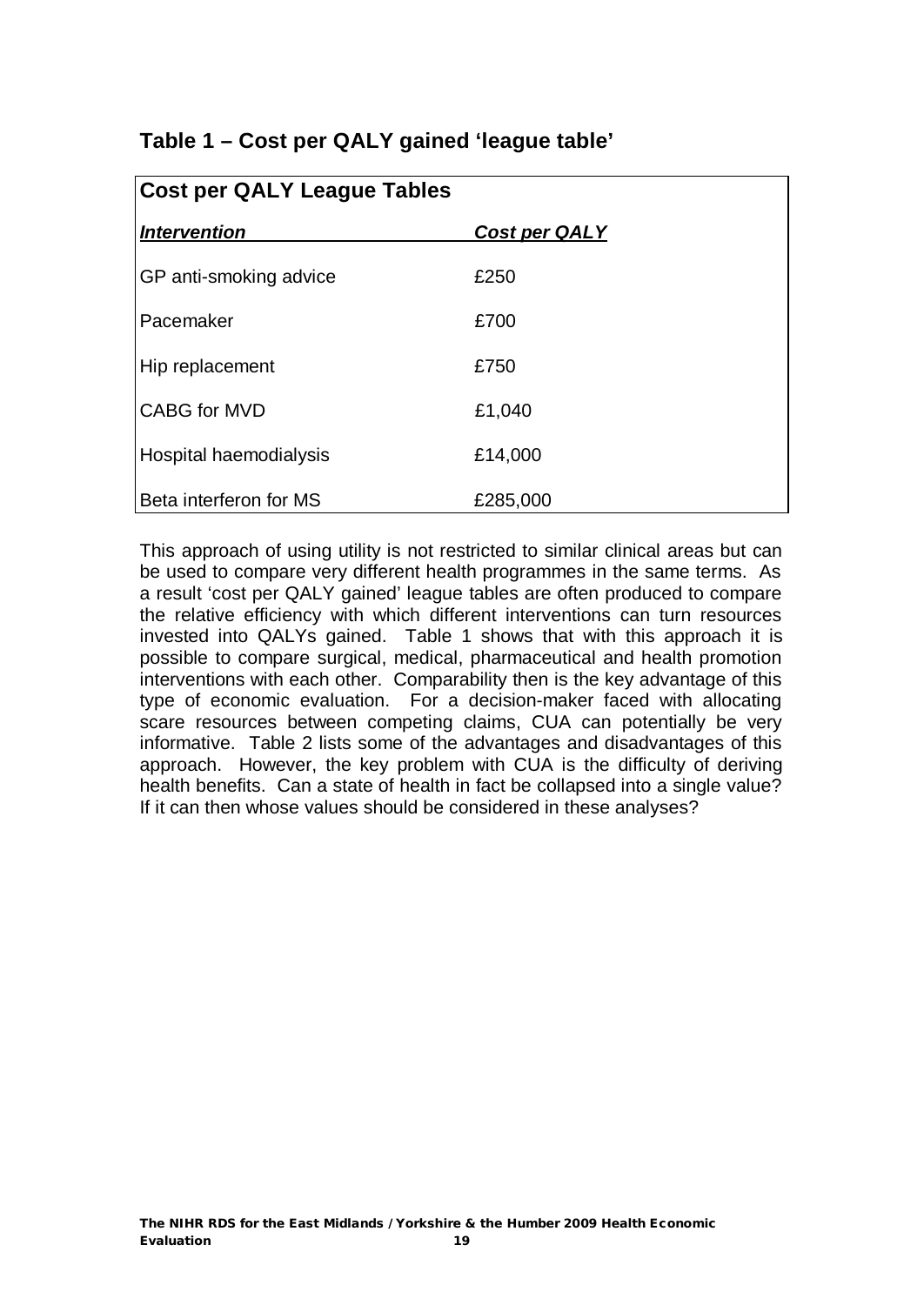### **Table 2 - Advantages and disadvantages of Cost per QALY gained 'league tables'**

### **Pros**

- reveals opportunity cost
- common currency
- comparison across diseases
- considers length and quality of life
- investment type problem "best returns"
- underlying principle buy "cheap" QALYs not "expensive" QALYs

### **Cons**

- What of equity?
- a QALY is a QALY is a QALY, or is it ?
- what of equality of access?
- only health service costs
- What of other health benefits?
- patient information / reassurance
- Comparability of C-U-A studies
- lack of them!
- apply locally?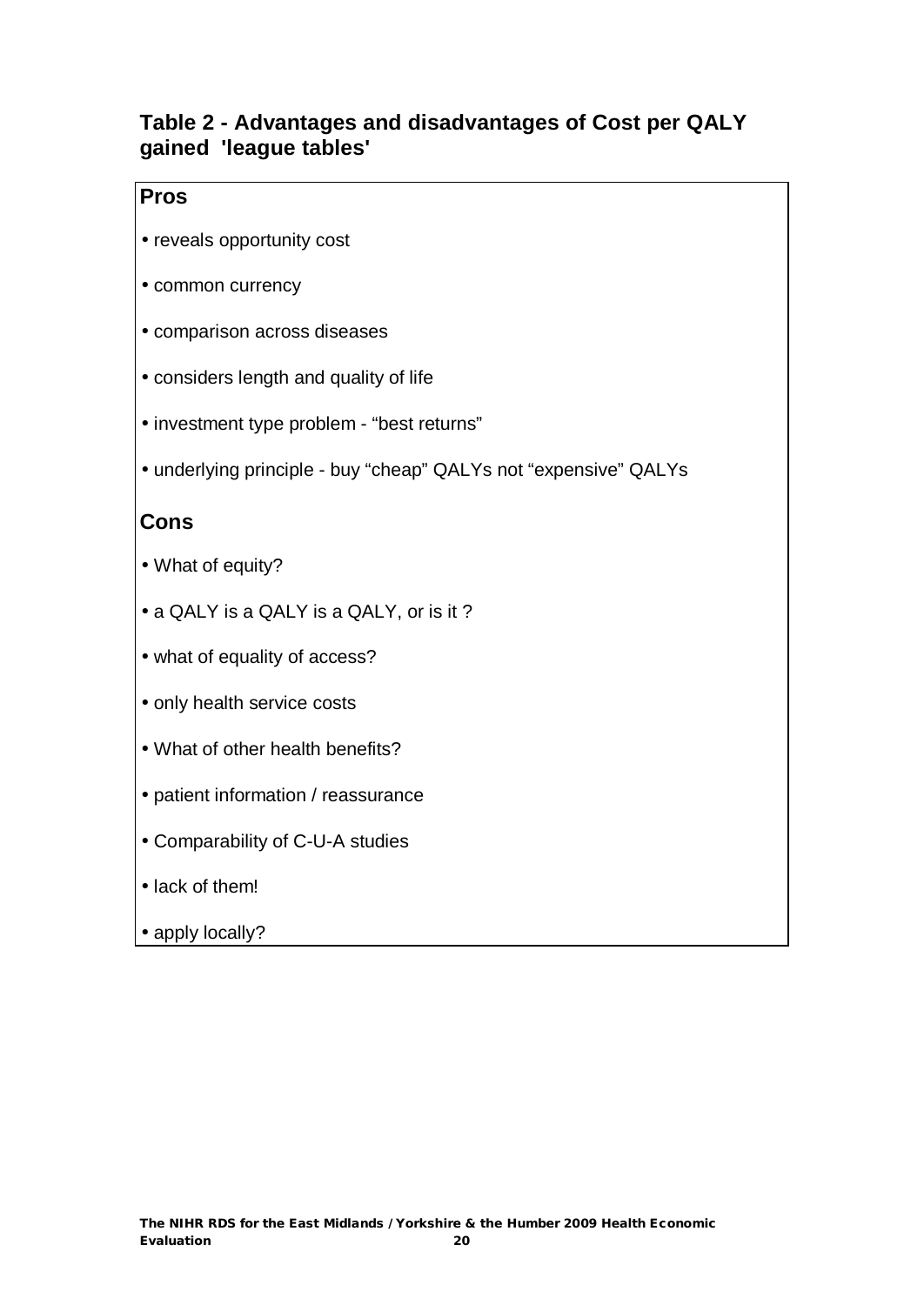The following case study shows how cost-utility analysis may be used in practice.

### **Case Study 2**

#### **A Cost-utility study - Interferon Beta for Multiple Sclerosis**

**Background**. Clinical trials have established that interferon beta preparations do have some effect in reducing MS disease activity. This has been reported in terms of reduction in number of relapses or lesion size identified by MRI. However, little is known about the impact on quality of life or how costeffectively this can be generated using this intervention.

**Study Objective**. To identify to what extent interferon beta generates quality of life (QOL) gains. To measure and value QOL gains. To assess the net costs to the health service and society associated with interferon beta. To compare net costs and QOL gains in a cost-utility model.

**Study Methods**. Data were collected from existing trials of interferon beta and from information on the natural history of MS. New data were collected on QOL and costs from a group of MS patients. A sub-group was used for utility measurement (the valuation of different health states).

**Outcome**. The key outcome measure was cost per quality-adjusted life year (QALY).

**Results**. Using current clinical data on the effectiveness of interferon beta the best estimate in terms of a cost-utility ratio was £809,000 per QALY gained. Allowing for a possible impact on disease progression over different time periods produced cost-utility ratios in the range £228,300 - £328,300. Thus interferon beta does produce gains in QOL but these are occasional and short -term and can only be achieved with a very large additional cost.

#### *Comment*.

*This study gathers data to supplement existing information about this drug and constructs a model to aid decision-making. CUA is the appropriate study design since change in QOL is an essential outcome of this intervention. Also for comparability purposes CUA presents the decision-maker with a common currency across different disease groups.* 

*Ref.* Parkin D, McNamee P, Jacoby A, Miller P, Thomas S, Bates D. A costutility analysis of interferon beta for multiple sclerosis. *Health Technology Assessment*, 1998; Vol.2: no.4

For a comparison of cost utility studies undertaken in the UK between 1997 and 2003 see [http://www.herc.ox.ac.uk/research/decisionmaking/difficult.](http://www.herc.ox.ac.uk/research/decisionmaking/difficult)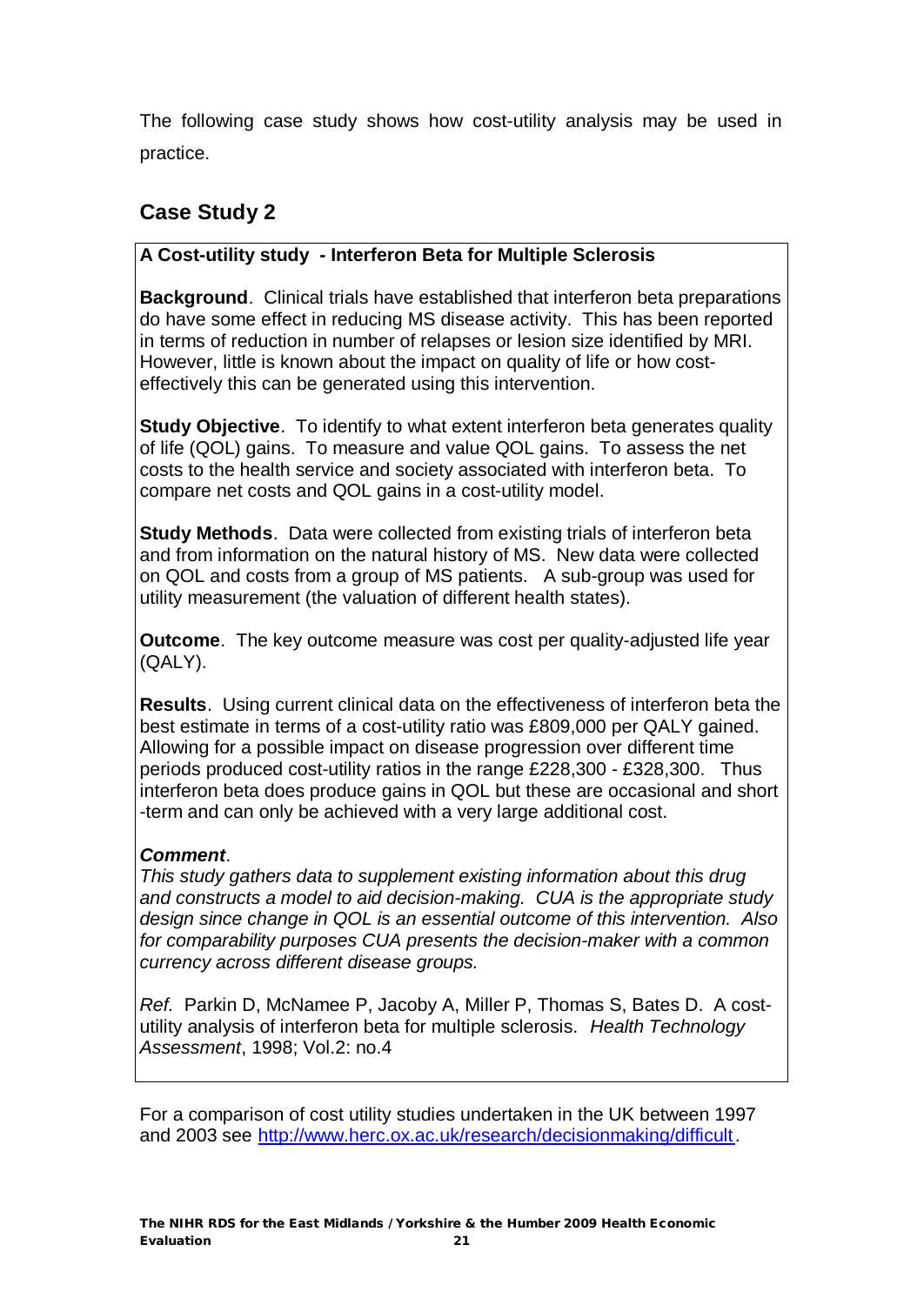# **7.3 Cost-Benefit Analysis**

CBA is concerned with allocative efficiency. Under this form of economic evaluation costs and benefits are measured in commensurate units (normally money). Whilst the other forms of economic evaluation deal with relative efficiencies, CBA can be used to evaluate health programmes in a more absolute way. So we can ask is intervention X worthwhile per se? Are the benefits greater or less than the costs? CBA can reveal the net economic impact of an activity: gain or loss. Only activities that generate a net economic gain might then be considered further by comparing the magnitude of the gain under different activities.

CBA can be used to consider allocative efficiency in its widest sense because once benefits have been converted into monetary terms then the net economic impact of very different activities can be compared. The gain to society from say, building a new bridge might be compared with prescribing a new pharmaceutical. Resources might be reallocated based on the results of CBA until the point when any further reallocation of resources cannot make anyone better off without making at least someone else worse off. This is the point known as 'Pareto efficiency', named after a famous economist Vilfredo Pareto.

The main problem with the CBA approach in health care is very obvious: how do we measure or 'convert' benefits from health programmes into monetary values? This is a very difficult issue and many health economists would still argue that it is futile to do so. There are, however, two main techniques for the monetary valuation of benefits: the 'human capital' and the 'willingness to pay' approaches. A third indirect method of measuring willingness to pay is through the inclusion of a cost attribute in a discrete choice experiment. With the human capital approach the benefit of a health programme is measured by how it helps the patient return to, or increase, their productive output. Productive output can be easily valued using actual or proxy wage rates. Clearly this approach will not always be appropriate especially in the case of children or the elderly. The willingness to pay approach assumes that the utility an individual gains from an intervention is valued by the maximum amount they would be willing to pay for it (out of their own pocket!). The willingness to pay technique simply presents people with hypothetical scenarios where they must decide the maximum amount of their own income they would give up in order to receive a benefit or avoid a cost. Various research methods have been developed to illicit from individuals their monetary valuation of health benefit. Hypothetical questions may be asked in a closed or open-ended manner. This has proved to be a very successful research area and is developing rapidly. However, it is still difficult to get away from the fact that inevitably willingness to pay is a function of ability to pay and results may be more a reflection of wealth than valuation of benefit. (For further details of the willingness to pay method see Sach et al 2007, Smith RD 2003, Cookson R 2003, Olsen and Smith 2001, Klose 1999, and Diener, 1998)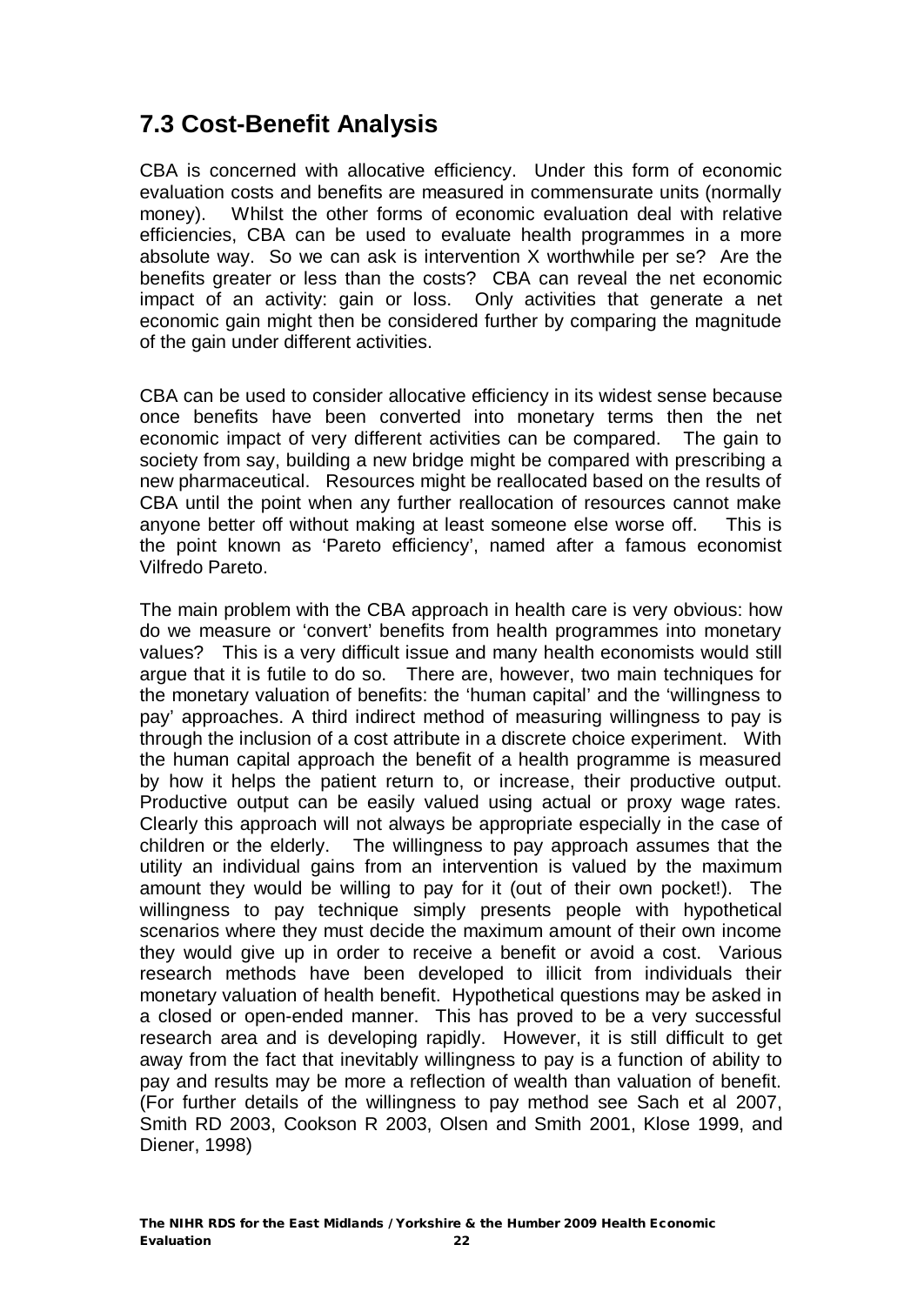The following case study shows how cost-benefit analysis may be used in practice.

### **Case Study 3**

#### **A Cost-benefit study - Occupational Health Services**

#### **Background**.

Most large organisations choose to provide an occupational health service (OHS) beyond that which is required by law. Whilst the input costs (labour, capital, etc) of OHS are very clearly identifiable the outputs are not always directly observable since benefits may be multidimensional and sometimes inherently intangible. Consequently it is unclear whether the benefits of these activities outweigh their costs. In an environment of competition for resources lack of evidence on cost-effectiveness is likely to be regarded the same as activities demonstrated not to be cost-effective, whereas those activities that can demonstrate cost-effectiveness will be supported

**Study Objective.** To quantify the value added by OHS for a specific organisation.

#### **Study Methods**.

OHS was conceptualised as a form of insurance policy, which individual managers chose to purchase at different levels of cover. Under this model OHS is purchased in order to reduce the risk and impact of negative events whose cost, timing and frequency are uncertain. The contingent valuation methodology was used to elicit monetary valuations of benefits from these managers. It is based on "stated" rather than "revealed" preferences. In a market, preferences are revealed by individual's actions the survey-based contingent valuation methodology (CVM) requires individuals to state values for a particular good or service. By asking for stated preferences, CVM allows for a monetary valuation of a particular 'project's' benefits. Contingent valuation has two types of question to elicit values, 'Willingness-to-pay' (WTP) and 'Willingness-to-accept' (WTA) questions. OH cost data are then compared with benefit valuations generated by the contingent valuation survey in order to construct a cost-benefit analysis.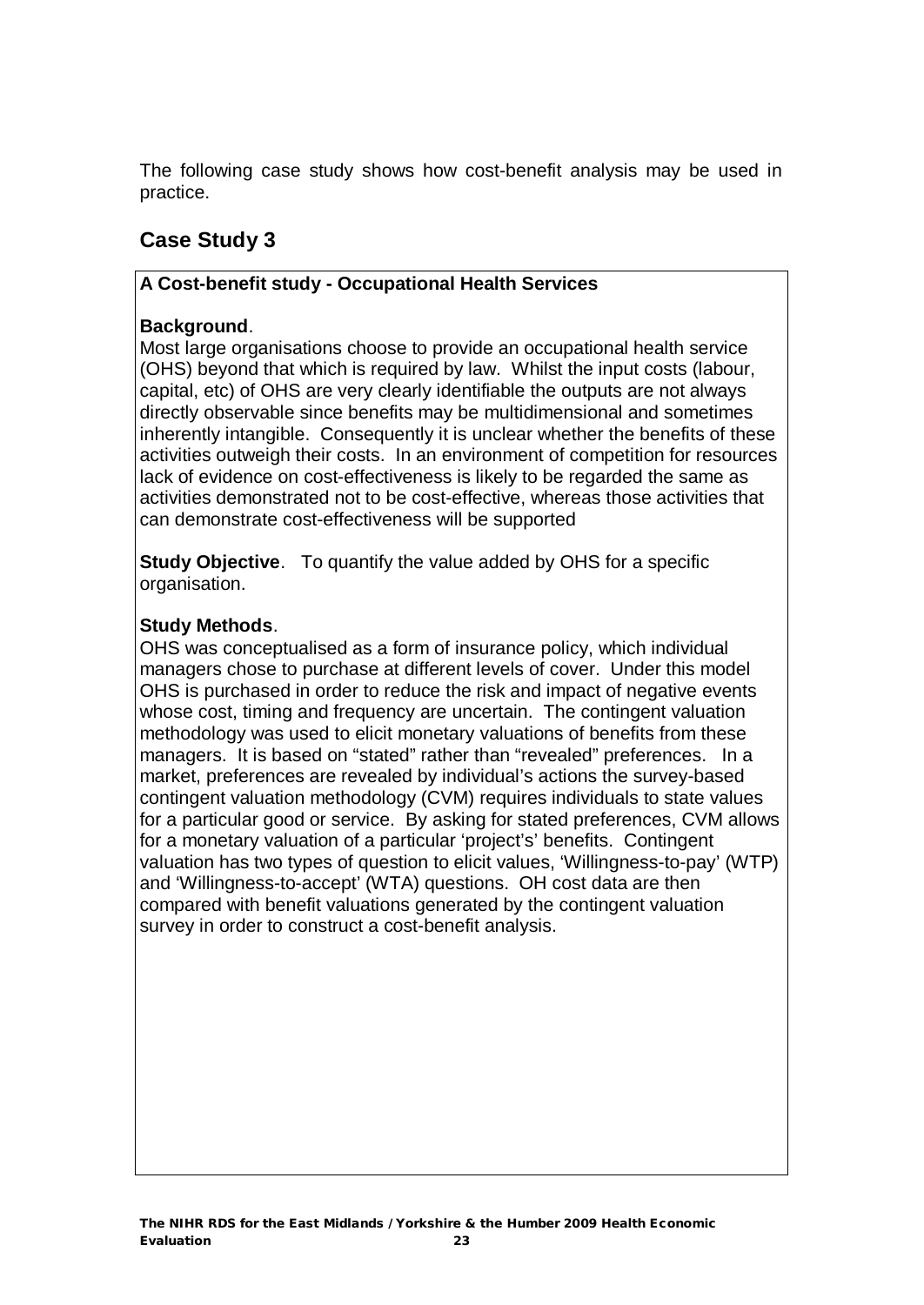#### **Results.**

The maximum amount respondents are 'willing to pay (WTP)' for the benefits provided by OHS is £300 per employee per year (median value). The minimum amount respondents are 'willing to accept (WTA)' as compensation for a withdrawal of OHS is £400 per employee per year (median value). The aspect of OHS valued most highly is the ability to enhance workplace safety. The aspect valued least is the possible impact on reducing medico-legal costs. Cost-benefit analysis shows that OHS generates a positive value added range. Sensitivity analysis shows that WTP and WTA values would have to be considerably lower before the overall economic result is reversed.

#### *Comment.*

In the absence of data on the benefits of OHS, WTP and WTA techniques provided a means of quantifying and moreover valuing the multidimensional consequences of engaging in this activity. These results were then used in a simple cost-benefit equation, to measure net economic impact.

Source: Miller P et al. 2002 and 2000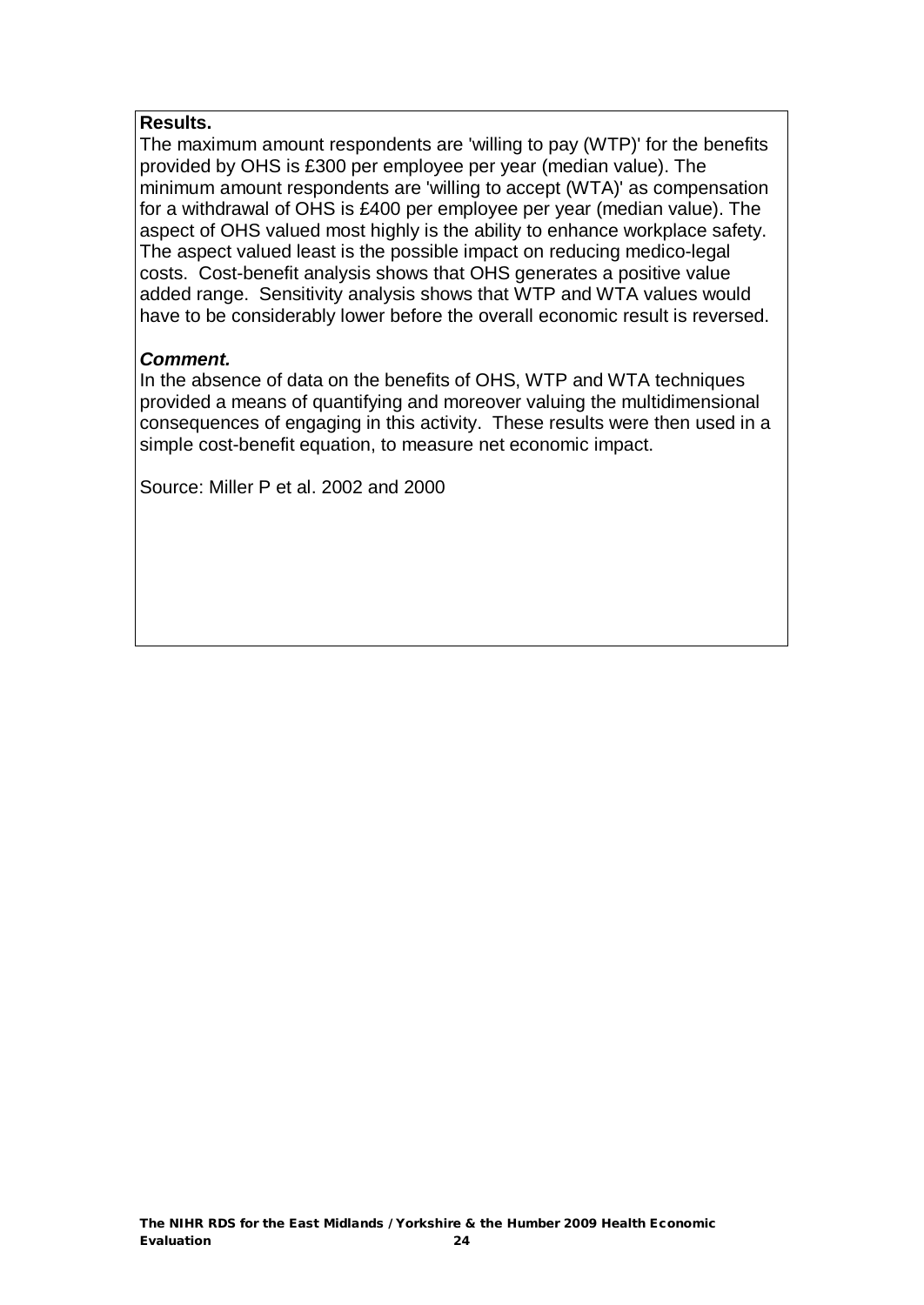Different types of economic evaluation are required depending on what is being evaluated, what the setting is, what the objectives are, who the evaluation is for and what the study perspective might be. Tables 3-7 provide a summary of the different economic analysis tools available to the decisionmaker and how they may help.

### **Table 3 - Tools to aid decision-making**

- *Cost minimisation analysis*
- *Cost effectiveness analysis*
- *Cost utility analysis*
- *Cost benefit analysis*

### **Table 4 - Cost Effectiveness Analysis**

- consequences measured in the most appropriate natural or physical unit
- e.g. 'years of life gained' or 'mmHg' etc.
- depends on objectives of intervention

• comparability?

• not a question of 'should we do this intervention?' more 'how much?'

### **Table 5 - Cost Benefit Analysis**

- values consequences in terms of money (same unit as costs)
- interventions can be valued absolutely
- (do the benefits outweigh the costs?)
- potentially broadest form of evaluation
- comparable by net gain
- BUT measurement problems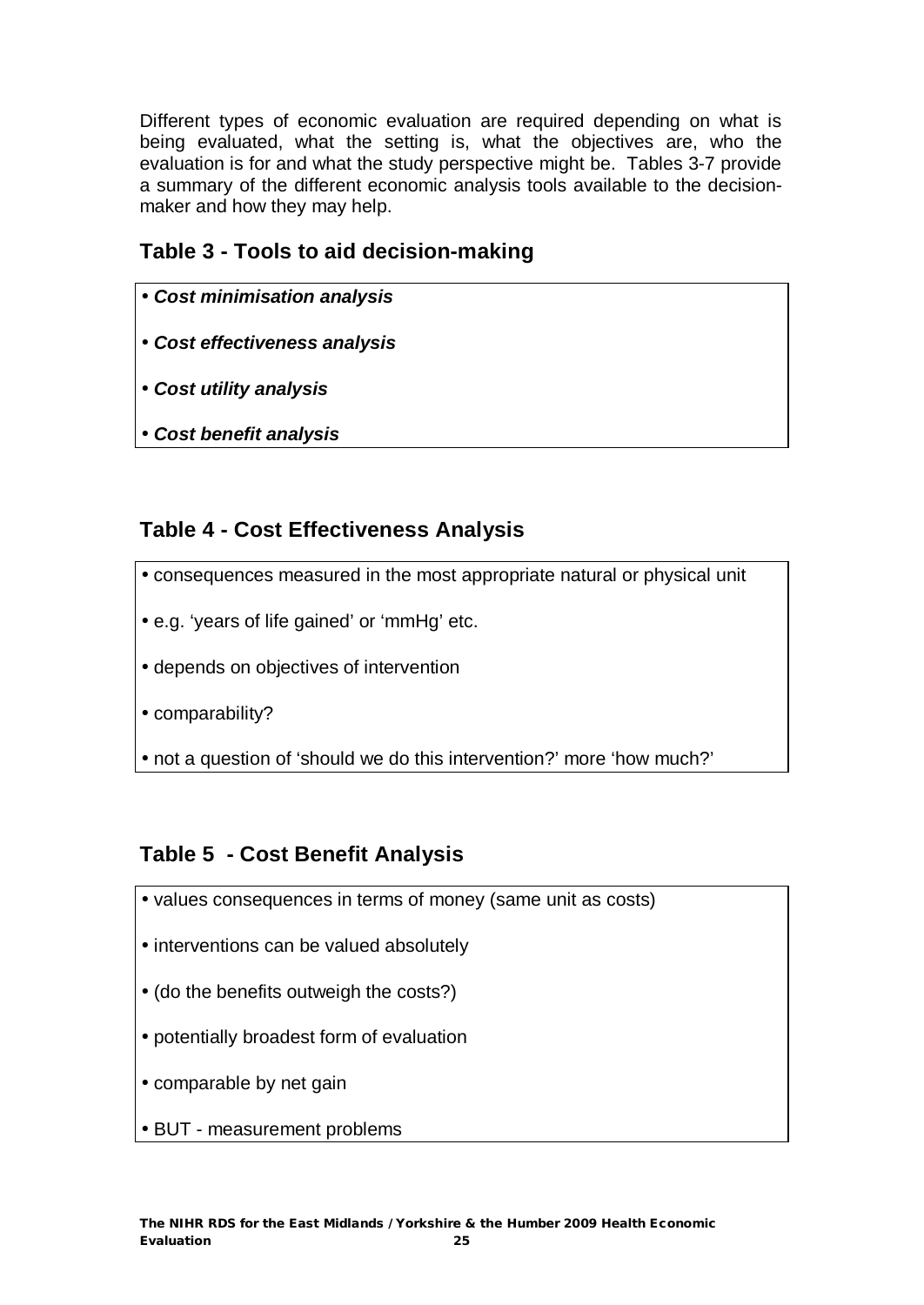### **Table 6 - Cost Utility Analysis**

*consequences are measured in time units adjusted by health utility weights* 

- states of health are valued relative to one another
- *includes both quantity and quality of life*
- morbidity as well as mortality

• *common currency ('utility') enables comparison of alternatives*

### **Table 7 - How do these aid decision-making?**

- c-m-a tells you the most technically efficient way to achieve an objective (given limitations)
- c-e-a tells you the cost per unit of outcome, without valuing different outcomes (O.K. within like areas)
- c-b-a tells you whether or not an intervention is worthwhile (measurement?)

• c-u-a can provide a framework for priority *setting - QALY league table*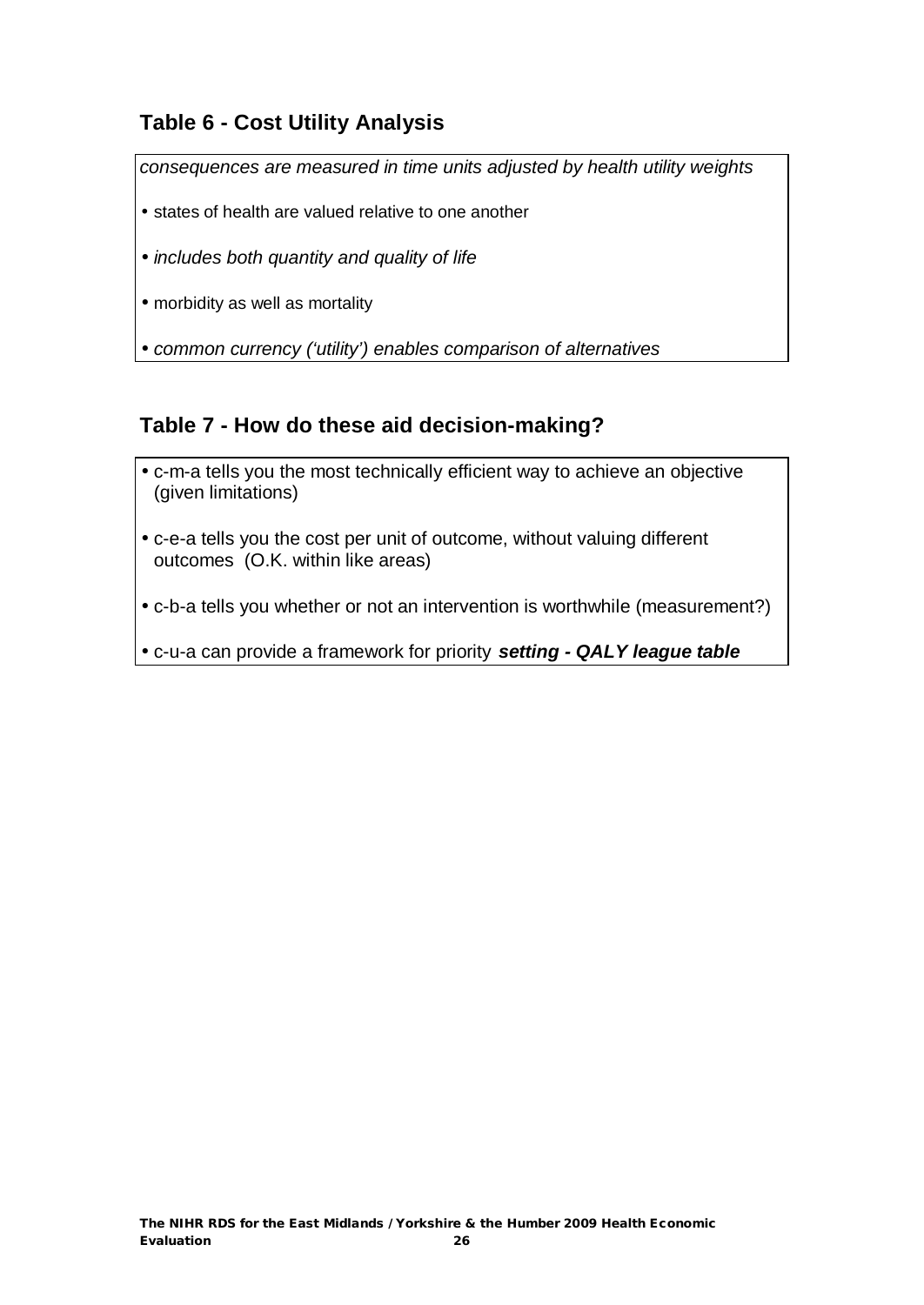The following self-assessment questions may be useful to test your understanding of the different types of economic evaluation and when they might be used. Answers are given at the back of this pack.

#### **Exercise 2**

#### Which technique?

Consider each of the following examples and decide which economic evaluation technique it would be appropriate to use. For each example, also state what your measure of effectiveness/benefit would be and why. If you do not think there is enough information to decide, then say so and why you think this is the case.

- 1. A decision has been made to introduce a breast cancer-screening programme and to spend a maximum of £500,000 on it. The purpose of the programme is stated to be "to extend the lives of as many women as possible within the budget constraint".
- 2. A decision has been made to introduce a breast cancer-screening programme and to spend a maximum of £800,000 on it.
- 3. A decision has to be made on whether or not to introduce a breast cancer-screening programme.
- 4. A decision has to be made on which women to screen in a breast cancer-screening programme.
- 5. A decision has to be made on how often to screen women for breast cancer.
- 6. The objectives of an exercise in priority setting across different technologies – renal failure, coronary artery bypass grafting, hip replacement, etc. – is simply to maximise health from the health service budget.
- 7. The objectives of an exercise in priority setting across different technologies – renal failure, coronary artery bypass grafting, hip replacement, etc. – is simply to maximise benefit from the health service budget.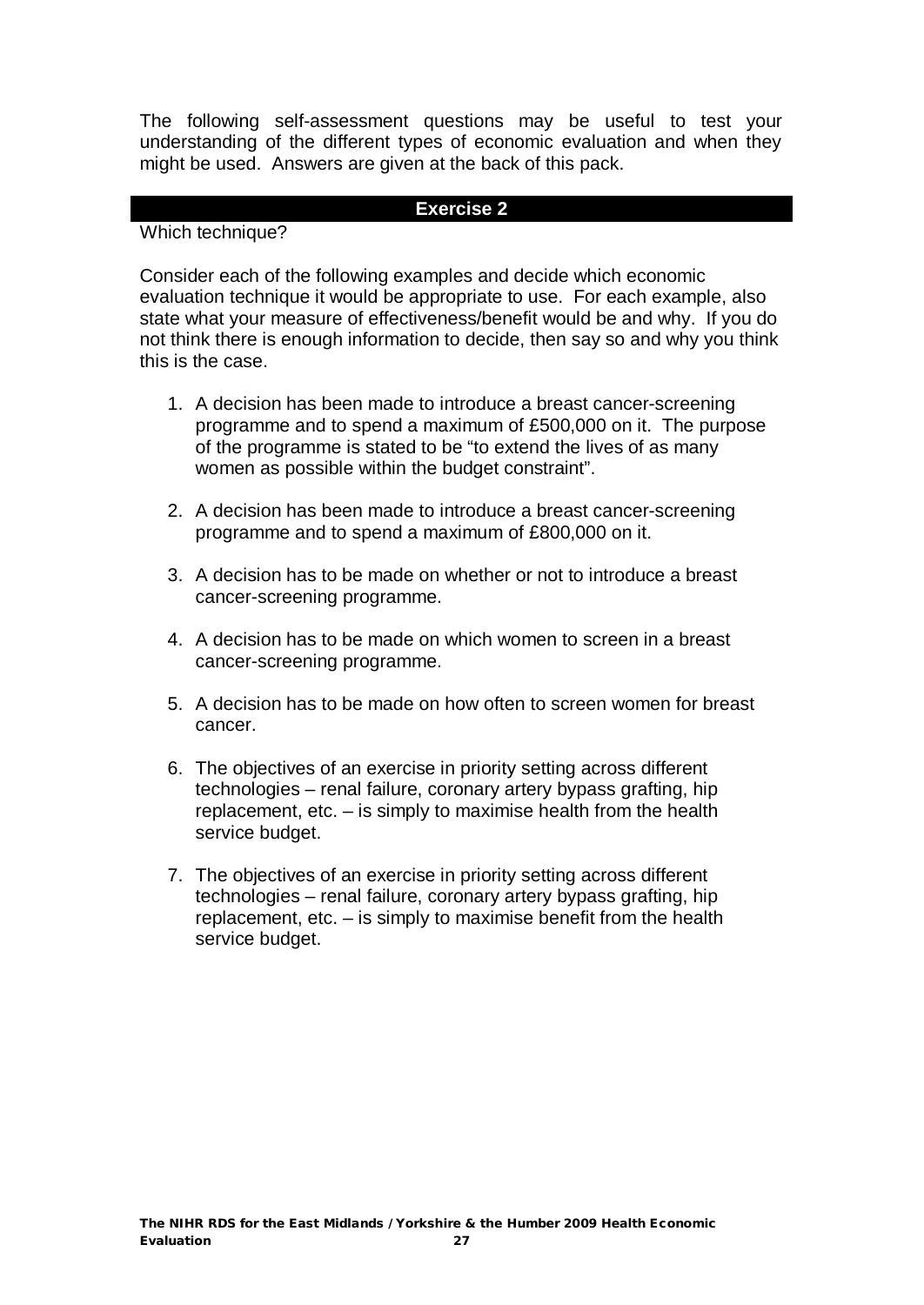# **8. Economic Evaluation: Actually Doing It!**

Discussion of the different types of economic evaluation has thus far been at a conceptual level. Economic evaluation however, is an applied subject. Perhaps the best way to understand these tools is with some illustrative data. Consider the example in table 8. Here there are three projects to be compared (A,B,C). Using the "identify-measure-value" process researchers have gathered a range of data which is presented in the table.

|                              | <b>Project A</b>   | <b>Project B</b> | <b>Project C</b> |
|------------------------------|--------------------|------------------|------------------|
|                              | (current practice) |                  |                  |
| <b>Effect</b>                | 10                 | 11               | 30               |
| <b>Cost (£000's)</b>         | £50                | £60              | £200             |
| <b>Monetary valuation of</b> | £54                | £59              | £162             |
| effect (£000's)              |                    |                  |                  |
| CBA - net benefit (£000's)   | £4                 | $-E1$            | $-E38$           |
| Average cost-                | £5                 | £5.5             | £7               |
| effectiveness ratio          |                    |                  |                  |
| $(Cost / Effect)$ £000's)    |                    |                  |                  |
| <b>Incremental cost-</b>     |                    | (E10/1)          | (E150/20)        |
| effectiveness ratio (ICER)   |                    | $=$ £10          | $=$ £7.5         |
| (change in cost / change     |                    |                  |                  |
| in effect) (£000's)          |                    |                  |                  |

### **Table 8 - A note on comparing projects**

The three projects can be compared in many ways. First, in terms of their effects (however this might be defined), this may be 'lives saved', 'reduction in pain', 'blood pressure', 'satisfaction' or 'utility', etc. In this example project C has the largest effect (30). Second, they may be compared in terms of their costs. Depending on the costing perspective of this study projects may be compared in terms of cost to individuals, the health service, or society. In this example project A has the lowest cost (£50,000). Third, they maybe compared in terms of a cost-benefit analysis. If the effect of these projects can be given (or translated into) a monetary value then the impact of these projects is calculated by a simple equation on a monetary scale, value of benefits minus the value of costs, this is labelled net economic impact or net benefit. In this example only project A (£54,000 - £50,000) has a positive net benefit (the others generate a loss for society). Fourth, they may be compared in terms of the average cost-effectiveness ratio. This is simply the average cost per unit of effect (cost divided by effect). Again the effect may be defined in many ways, it may even be in terms of QALYs, in which case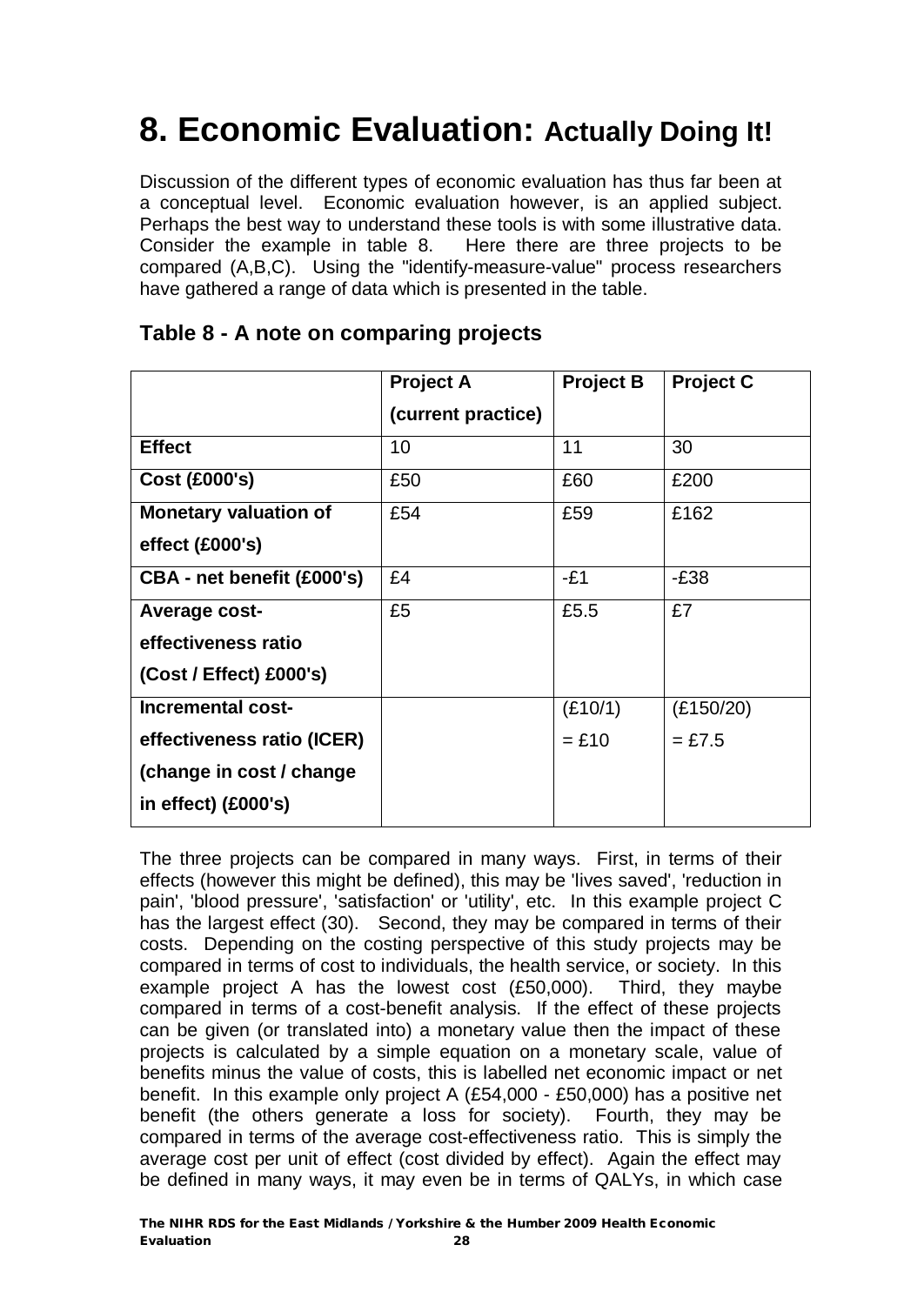this could be labelled a cost-utility analysis. In this example project A has the lowest average cost per unit of effect.

These are all possible ways of presenting data on these three projects but remember that the aim is to aid decision-making. Looking at cost or effect in isolation is partial analysis; monetary valuation of effects may be undesirable or impossible; and average cost-effectiveness may be meaningless in a policy context since it compares each project with a 'do nothing' strategy and not with alternative projects. In this example we already have an existing strategy, project A is current practice. Decision-makers need to know what is the change in cost and effect in project B and C compared with project A. It is therefore very important that the incremental cost-effectiveness ratio (ICER) is presented. This is the additional cost of achieving an additional unit of benefit (change in cost divided by change in effect). In this example project C is £150,000 more expensive than project A but generates 20 more units of effect, the ICER is lower than for project B.

*"In this world of rational disorder the only certainty is change"* 

 *Attributed to Jean Paul Sartre* 

This highlights the importance of the margin in economic analyses. The key word is change. Decision-makers are interested in the change in resources or health status that different activities can bring about. Conceptually this can be demonstrated as follows. If we accept the aim is to maximise benefit ('healthiness') subject to our limited resources then there will always be a case for reallocating resources in our health system until we reach the optimal point which is given as:

 $MB(a)/MC(a) = MB(b)/MC(b) = MB(c)/MC(c)$ 

Let us assume that there are only three interventions in the world (a, b, c). MB is marginal benefit, MC is marginal cost, hence the ratio (MB/MC) is the additional benefit generated per additional unit of cost (per £). Now, if this ratio is identical for all interventions there is no case for further reallocation of resources since it will not add any more benefit to the system. Suppose that:

 $MB(a)/MC(a) > MB(b)/MC(b)$ 

then there would be a case to reallocate since the benefit lost by withdrawing £1,000 from project B would be less than the benefit gained by reallocating that £1,000 to project A. The total benefit would therefore be increased.

Intuitively too it is clear that the margin is important. Life is about change. Very few decisions start with a 'green field site' or a 'clean sheet of paper'. Most inherit an existing allocation of resources. If health economic evaluation is to meet its objective of aiding decision-makers then it is essential that marginal costs and marginal benefits are considered in these analyses.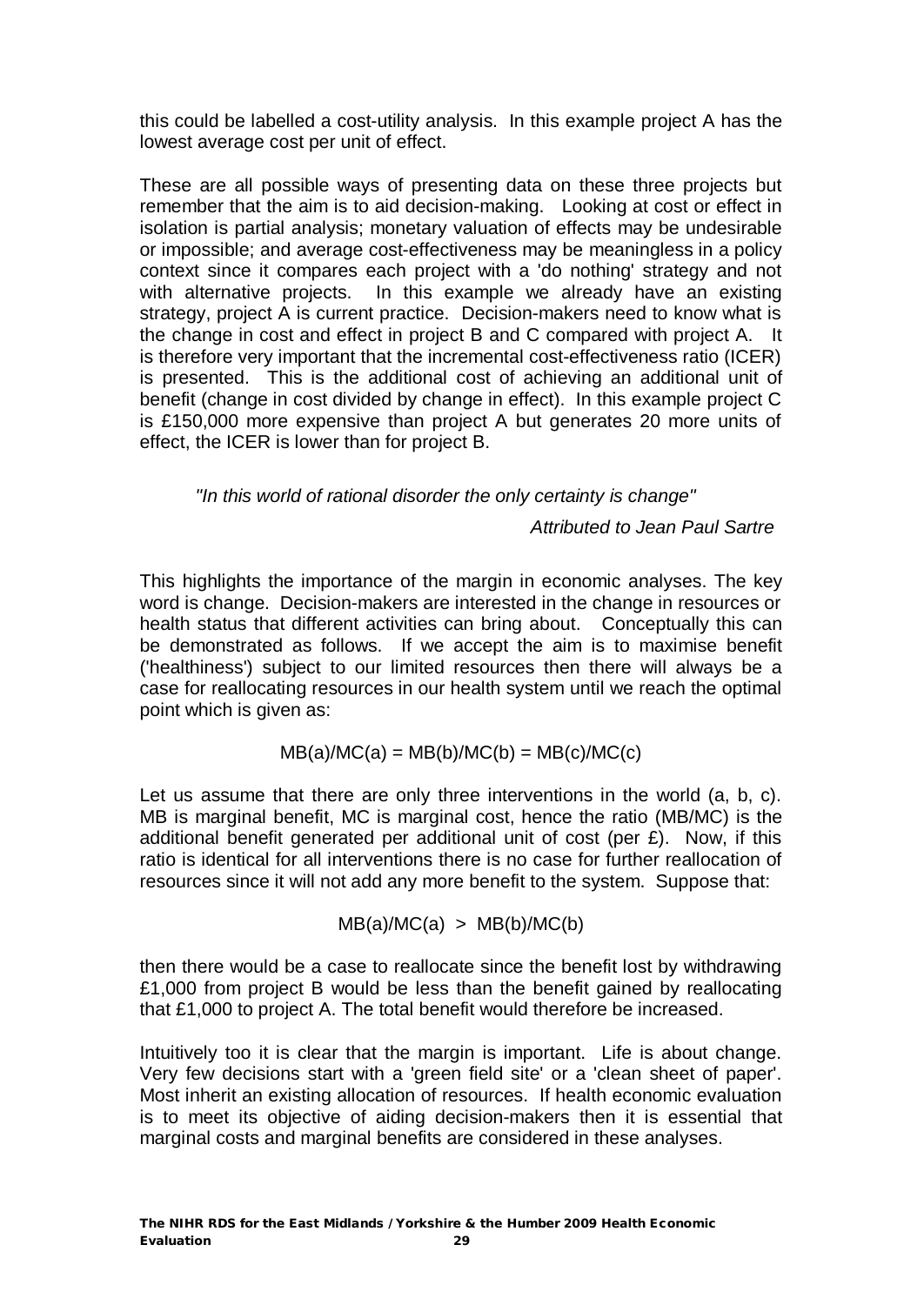A useful way of presenting incremental cost-effectiveness analyses is by use of the cost-effectiveness plane (figure 5). On this graph the origin (0, 0) represents the existing intervention with which a new intervention is being compared. Using this graph we can plot the change in costs and benefits brought about by the new intervention. The four quadrants have different policy implications. If the new intervention is located in the north-west quadrant (lose-lose) it has higher costs and lower benefits that the existing intervention and thus the existing intervention dominates. If the new intervention is located in the south-east quadrant (win-win) it has lower costs and higher benefits than the existing intervention and is thus the dominant strategy. The remaining two quadrants are a little more tricky. The decisionmaker can have more benefit if they are prepared to pay more (north-east quadrant) and indeed they can save resources if they are prepared to give up some benefit (south-west quadrant). If these trade-offs are considered worthwhile the new intervention can still be labelled as cost-effective.



#### **Figure 5 - The CE Plane**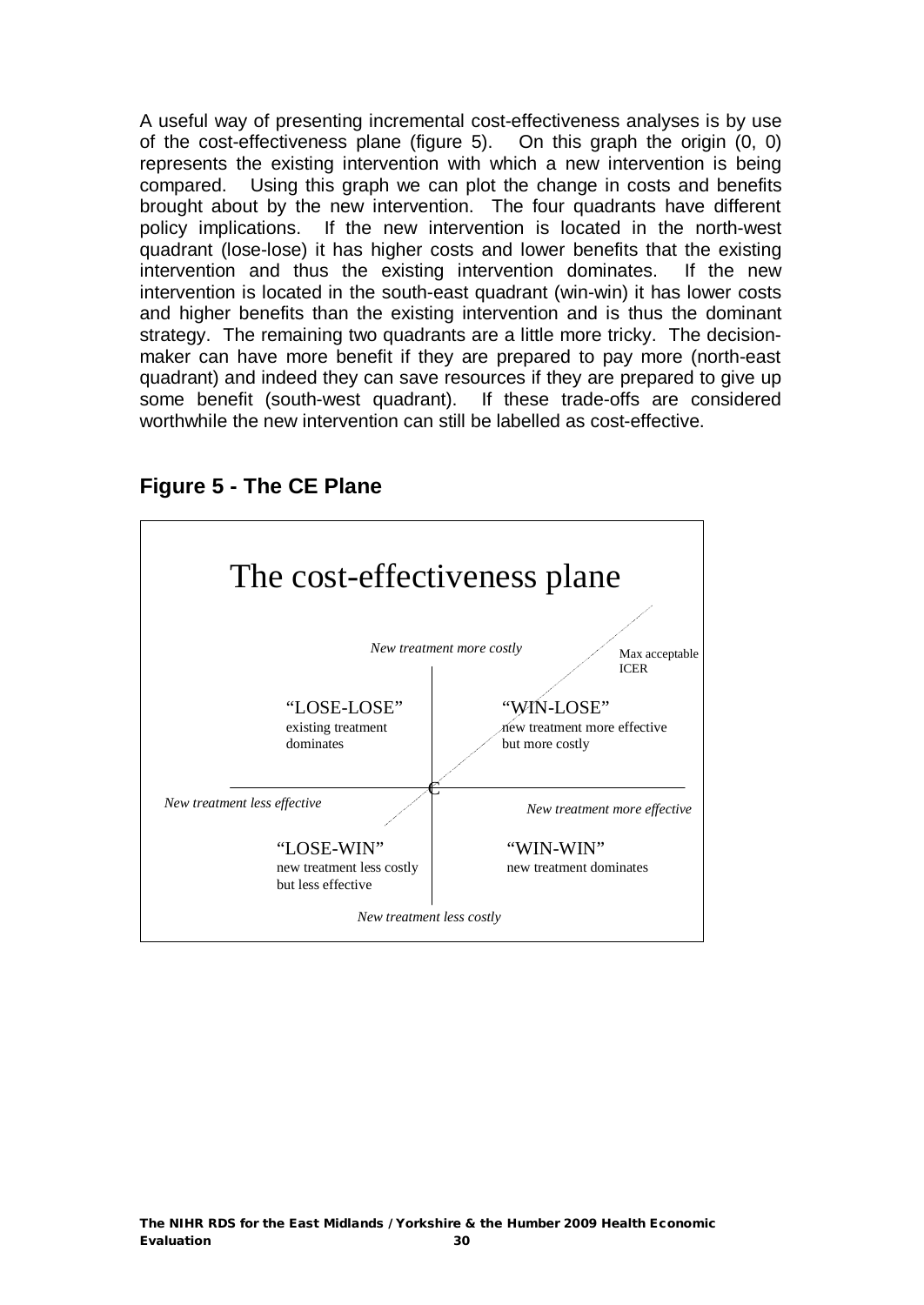# **9. Dealing with Uncertainty**

One further issue to consider in any evaluation is uncertainty (Briggs and Fenn 1998, Briggs and Gray 1999). Whilst all evaluations strive to be rigorous and systematic in their approach they will inevitably be subject to some uncertainty. The measurement of key cost and benefit variables is crucial to the result of an economic evaluation (i.e. this is the best use of resources). A change in the value of any of these variables might in fact reverse this result (i.e. one variable may be slightly lower than our observed measurement and in fact it is not the best use of resources hence our result would be wrong). Results are sensitive to the deterministic variables in the analysis. The crucial issue is just how sensitive? To test the level of uncertainty of our measured variables sensitivity analysis should be performed. We might, for example, want to vary the amount of nurse time we have estimated for a certain procedure, say, double it from 1 hour to 2 hours. What effect does this have on our result, if any? It is wise to vary the most important and most uncertain variables within a plausible and justifiable range in order to test the robustness of the evaluation carried out.



### **Figure 6 - Bootstrapping cost and consequence data**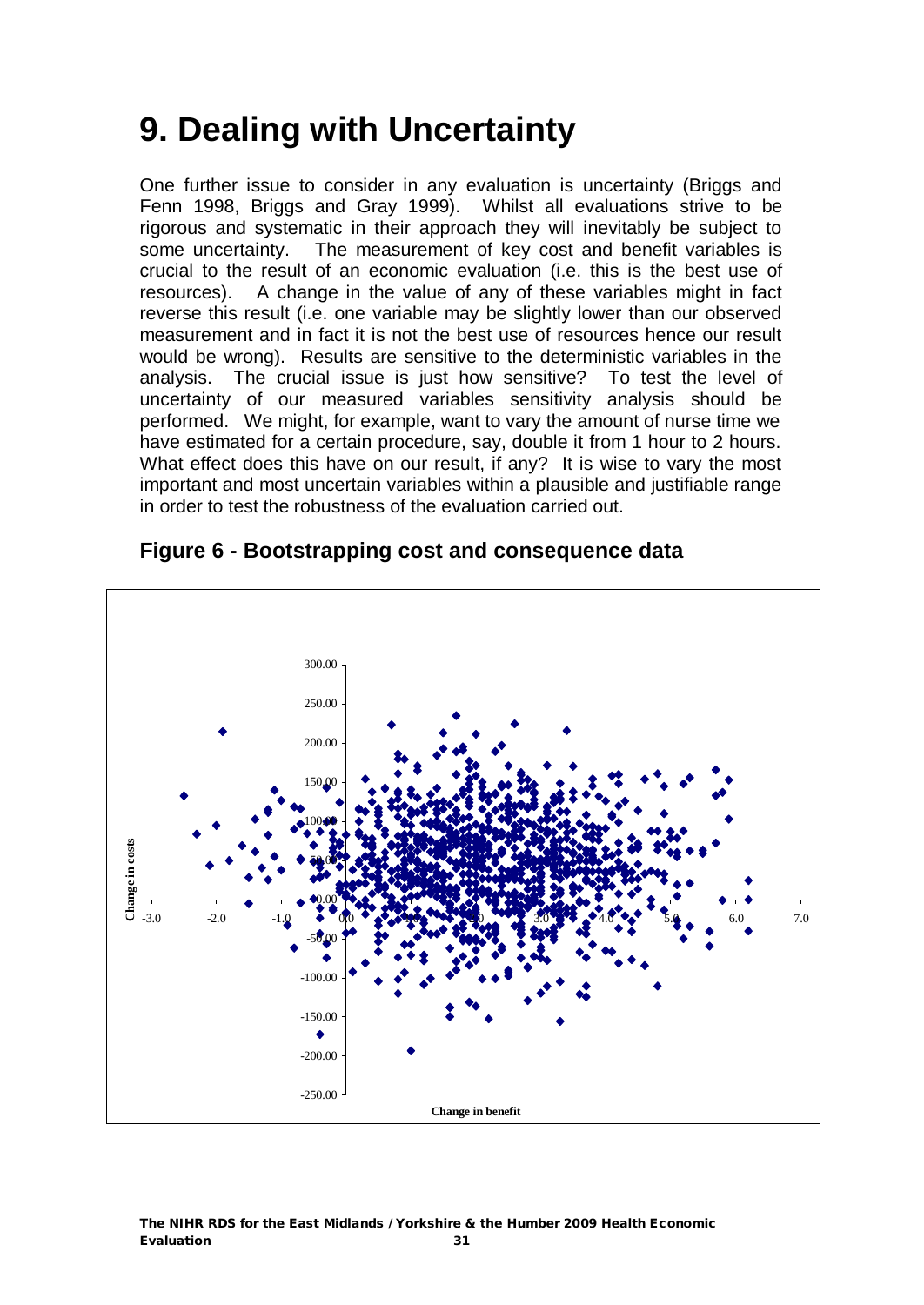Sensitivity analysis can take many forms: one-way analysis, changing only one variable at a time; multi-way analysis, changing several variables; worstcase and best-case analysis; and threshold analysis, what values would variables have to reach to change the result?

Whilst cost and benefit estimates for an economic evaluation may be drawn from an observed distribution from which we can make statistical inferences and then carry out sensitivity analyses, the ratio statistic (the ICER) often receives none of this attention. Cost and benefit estimates are normally accompanied by confidence intervals reflecting the variability and the range of data. The ICER is given as a point estimate (Intervention group mean cost control group mean cost) / (Intervention group mean effect - control group mean effect). Yet decision-makers need to know how likely it is that our estimated ICER reflects the 'truth'. Since the ICER is a ratio, producing confidence intervals is not straightforward.

A useful approach to resolving this problem of uncertainty around the ICER is to produce an acceptability curve (Van Hout 1994, Lothgren 2000) which decision-makers can then use. This can be generated by using a resampling technique called bootstrapping. This technique takes random samples of our cost and effect datasets and re-calculates the mean values. This is repeated many times (say 2000). Using the 2000 'bootstrapped' means for costs and effects an ICER can then be calculated for each. This provides us with a distribution of ICERs which can be plotted on a costeffectiveness plane (figure 6).

The acceptability curve is constructed by saying, O.K. decision-makers can have extra units of benefit if they are prepared to pay more for it. So, how much are they prepared to pay? We do not know! What if they are prepared to pay a maximum of £5000 for one unit of benefit? This point can be plotted on the CE-plane, if we then draw a line through the origin and this point, we have divided the graph into two planes. All points below this line (down to the right) can then be labelled as cost-effective given the decision-makers criteria. Since the 'bootstrapping' technique provided us with a distribution of ICER estimates, we can simply calculate the proportion of ICER estimates below and above the (cost-effectiveness) line. This will then tell us the likelihood (probability) that the intervention can be labelled as cost-effective when the decision-maker is prepared to trade-off this amount for extra benefit. So, in this example it might be that 94% of our distribution lies below our line of costeffectiveness. This means that when the decision-maker is prepared to pay up to £5000 for a unit of extra benefit there is a 94% chance that this new intervention can then be labelled as cost-effective compared to the existing intervention. The process is repeated using many different values that decision-makers will be prepared to pay for extra units of benefit. For each value the proportion of the distribution of ICER estimates under the line is calculated. The acceptability curve can then be drawn as in figure 7.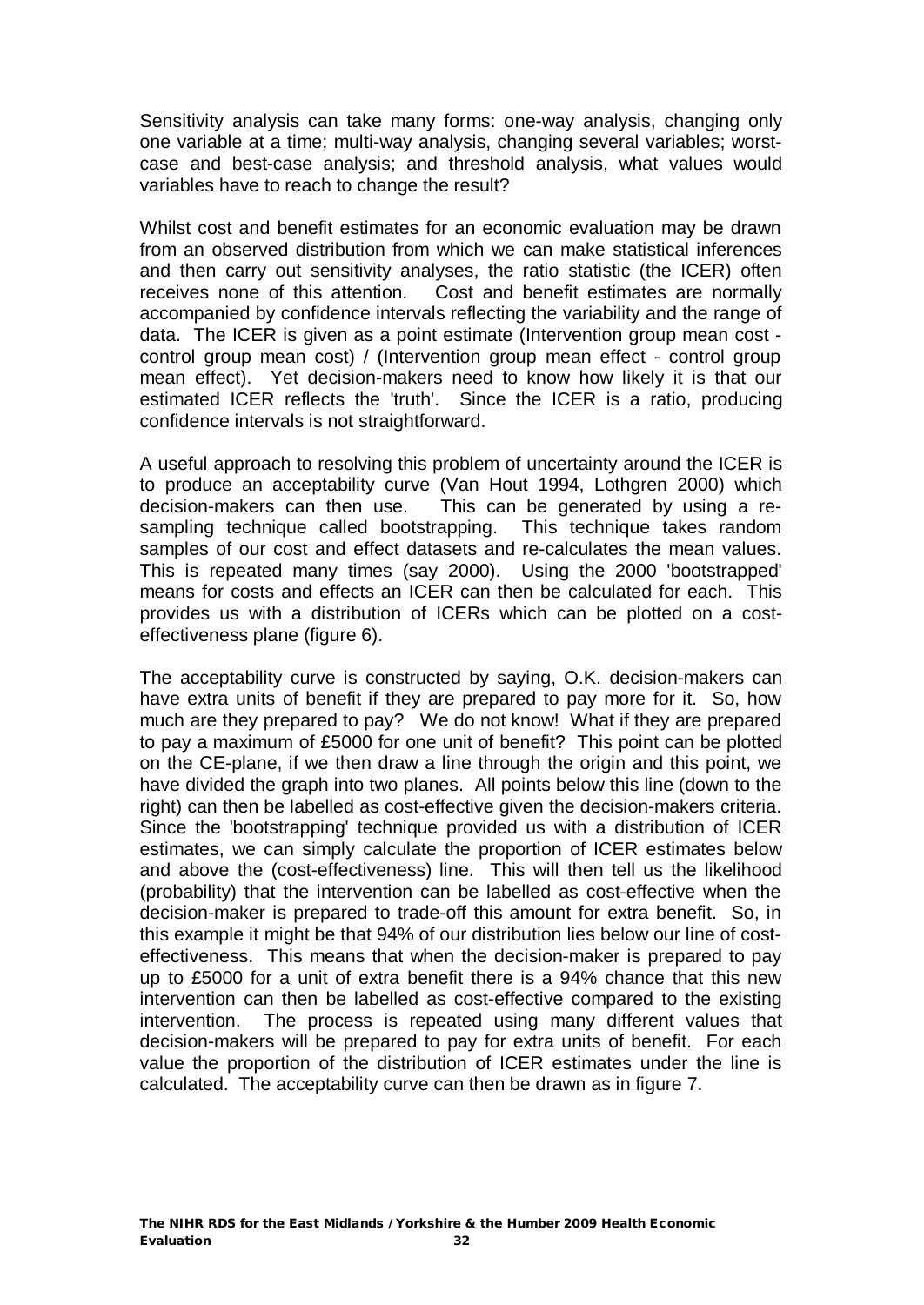**Figure 7 - Cost-Effectiveness Acceptability Curves** 



Sensitivity analyses can also be presented using acceptability curves. A Cost Effectiveness Acceptability Frontier (CEAF), which plots the probability of the optimal option being cost-effective at different levels of Willingness to Pay (WTP) per QALY, can be plotted. The CEAF is simply the value of the highest CEAC at each level of willingness to pay per QALY. The Expected Value of Perfect Information (EVPI) curve plots the per patient value associated with undertaking further research to reduce the level of uncertainty associated with a decision. Both the CEAF and EVPI are presented in figure 8. For the interested reader further information on these advanced techniques can be found in Briggs et al. 2006, Fenwick et al 2001, and Claxton K 1999.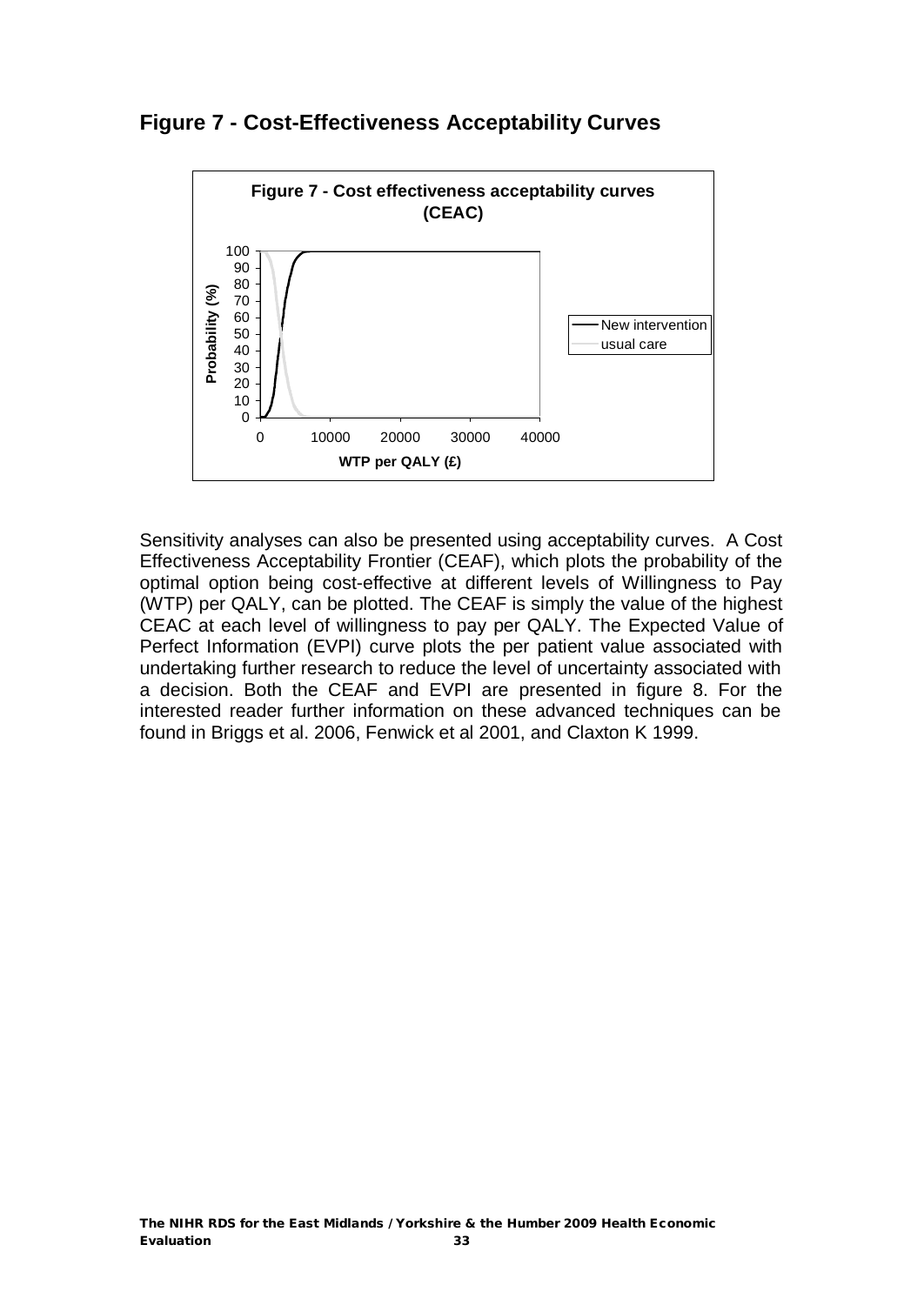

# **10. Concluding Comment**

*"…economics has made a positive contribution to health and medical care, and I believe that future contributions will be even greater"* (Victor Fuchs, eminent Economist<sup>6</sup>)

Health economics is now a central tool for those who plan, provide, receive, or pay for health services. It is essential that those involved in this process are fully aware of and understand the concepts of health economic evaluation. Economic evaluations analyse the consequences of using health programmes, in terms of both their benefits and their costs, compared to competing alternatives. Various economic evaluation techniques exist to help provide decision-makers with information about value for money and ultimately to improve the impact of the resource we spend.

The following quick exercise may be useful to test your understanding of health economic evaluation.

 $\overline{a}$  $<sup>6</sup>$  In: Folland et al (2001)</sup>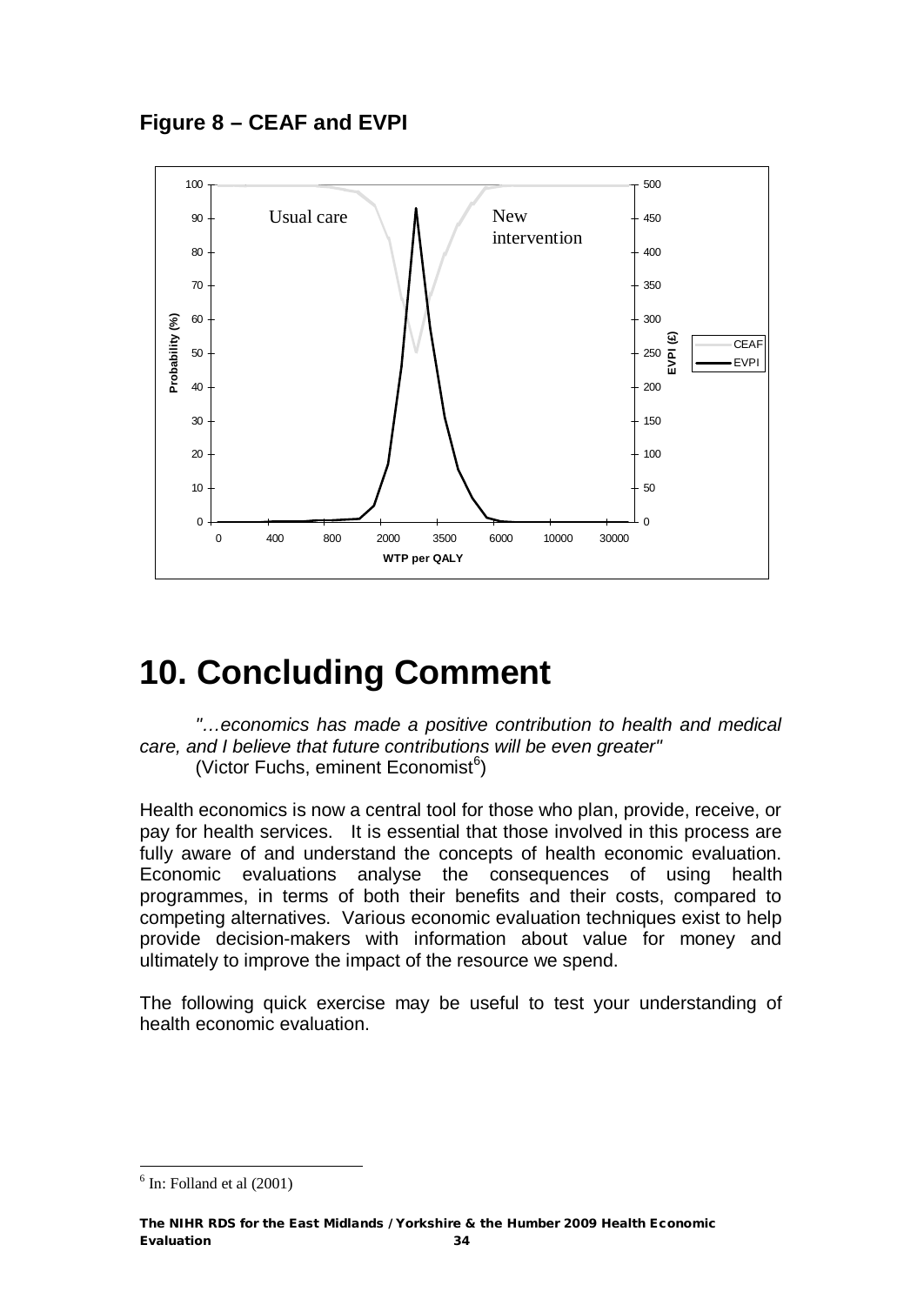#### **Exercise 3**

#### **True or False?**

State whether the following are true or false, explaining the reason for your choice.

- 1. It is possible for one intervention to be less clinically-effective than another but, at the same time, be more cost-effective.
- 2. In cases where detailed cost-effectiveness information is unavailable, clinicians should use the most effective option without question, irrespective of whatever its cost might be.
- 3. If the patient possess no capacity to benefit from a treatment, and the treatment would require the use of resources, it would be more costeffective to do nothing rather than to treat
- 4. Clinical treatments for example, cardiac surgery vs. drugs for asthma vs. psychiatric care – are simply different and not more or less important. Accordingly, treatments cannot be prioritised.
- 5. When combining quality and quantity outcome measures to calculate QALYs, it is conventional to attach more importance to quantity than to quality.
- 6. It is quite possible for an intervention to be both cost-effective and unaffordable at present.
- 7. Cost-benefit analysis converts all health consequences and benefits to a monetary value.
- 8. Cost-effectiveness analysis enables the decision-maker to make efficiency comparisons across very different clinical areas.
- 9. A QALY is a measure that includes the number of lives saved and quality of life.
- 10.In health care efficient use of resources means maximising the health benefits from a given input of health care spending.

# **11. References**

- 1. Briggs A, Fenn P. Confidence Intervals or surfaces? Uncertainty on the cost-effectiveness plane. Health Economics, 1998; 7: 723-740.
- 2. Briggs A, Gray A. Handling uncertainty when performing economic evaluation of healthcare interventions. Health Technol Assess 1999; 3  $(2).$
- 3. Briggs AH, Sculpher MJ, Claxton K. Decision modelling for health economic evaluation. New York: Oxford University Press, 2006.
- 4. Claxton K. Bayesian approaches to the value of information: implications for the regulation of new pharmaceuticals. Health Econ 1999; 8: 269-274.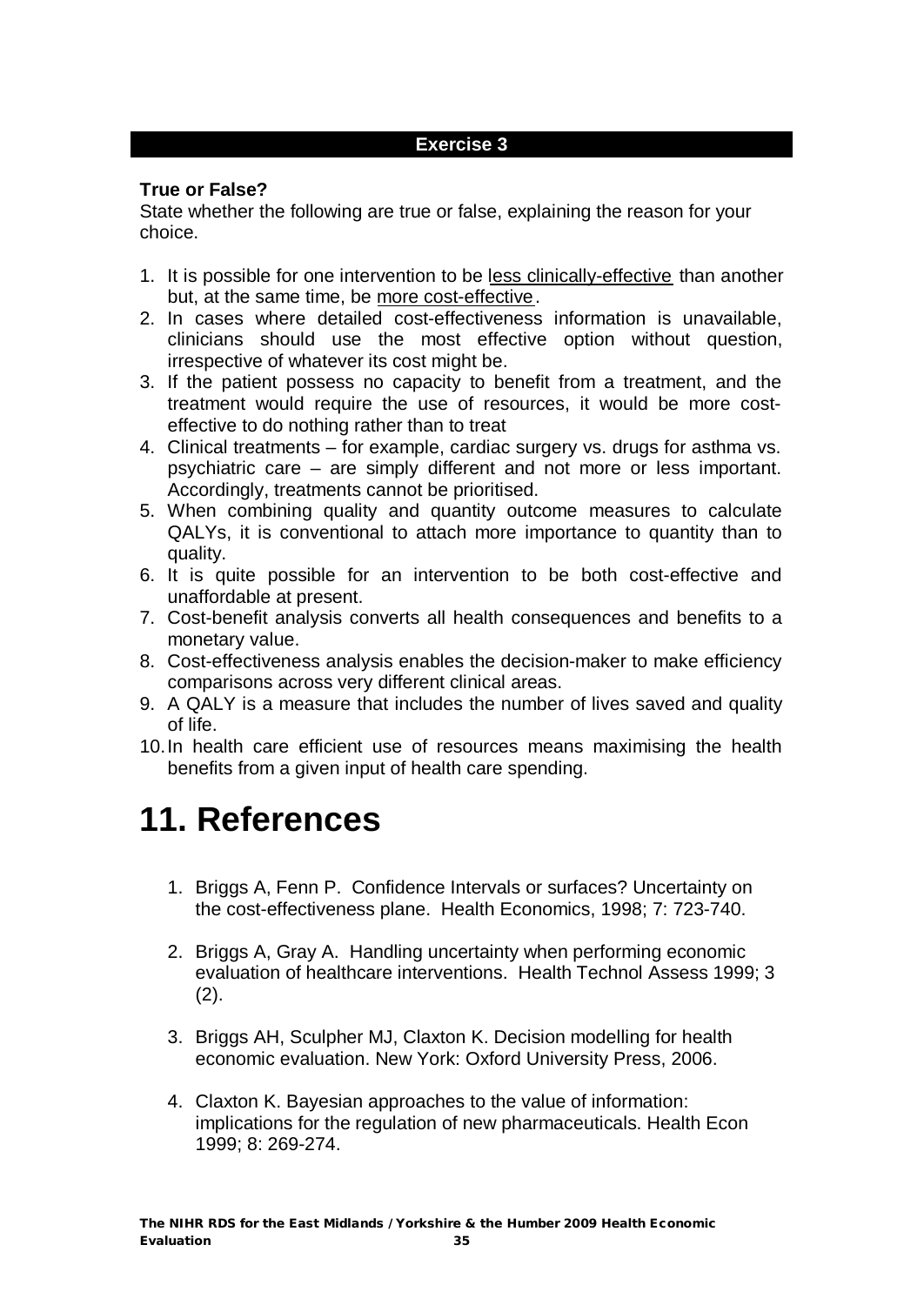- 5. Cookson R. Willingness to pay methods in health care: a sceptical view. Health Econ. 2003 Nov;12(11):891-4.
- 6. Department of Health (2004). Departmental report. Accessed on-line 28<sup>th</sup> march 2007 at [http://www.performance.doh.gov.uk/HPSSS/TBL\\_E1.HTM](http://www.performance.doh.gov.uk/HPSSS/TBL_E1.HTM)
- 7. Diener A, O'Brien B, Gafni A. Health care contingent valuation studies: a review and classification of the literature. Health Econ. 1998 Jun;7(4):313-26.
- 8. Drummond M, Sculpher MJ, Torrance GW, O'Brien B and Stoddart GL. (2005) Methods for the economic evaluation of health care programmes (second edition), Oxford Medical Publications, Oxford.
- 9. Drummond M, Stoddart GL, Torrance GW. and O'Brien B. (1997) Methods for the economic evaluation of health care programmes (second edition), Oxford Medical Publications, Oxford.
- 10.Fenwick E, Claxton K, Sculpher MJ. Representing uncertainty: the role of cost-effectiveness acceptability curves. Health Econ 2001; 10: 779- 787.
- 11.Klose T. The contingent valuation method in health care. Health Policy. 1999 May;47(2):97-123
- 12.Lothgren M, Zethraeus N. Definition, interpretation and calculation of cost-effectiveness acceptability curves. Health Economics, 2000; 9: 623-630.
- 13.Miller P, Rossiter P, Nuttall D. Demonstrating the economic value of occupational health services. Occup Med (Lond). 2002 Dec;52(8):477- 83.
- 14.Miller P, Whynes D, Reid A. An economic evaluation of occupational health. Occup Med (Lond). 2000 Apr;50(3):159-63.
- 15.Mooney G. (1986) Economics, Medicine and Health Care. Wheatsheaf Books.
- 16. OECD (2006). OECD Health Data 2006. Accessed online on 28<sup>th</sup> March 2007 at <http://www.oecd.org/dataoecd/20/51/37622205.xls>
- 17.Olsen JA, Smith RD. Theory versus practice: a review of 'willingnessto-pay' in health and health care. Health Econ. 2001 Jan;10(1):39-52.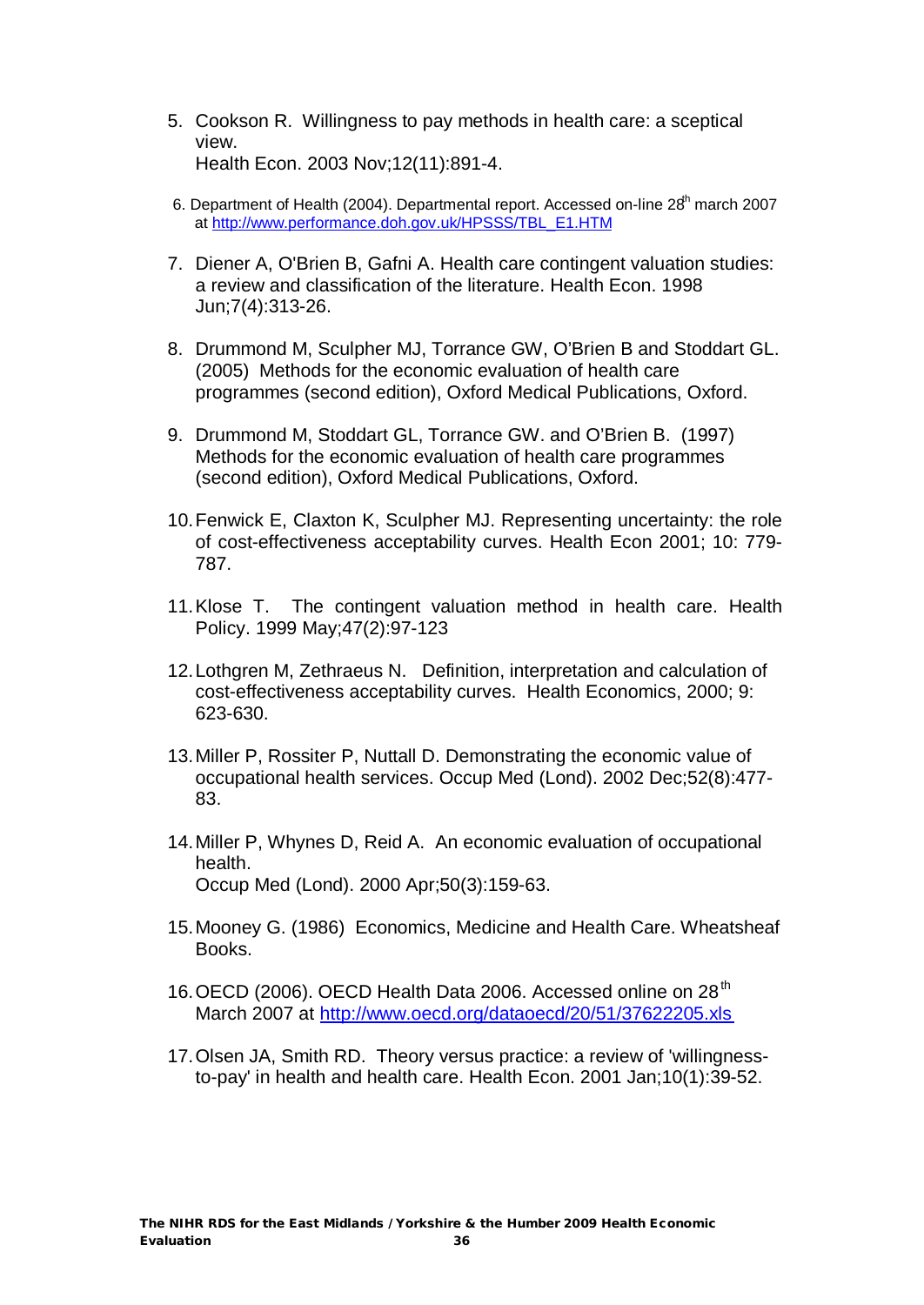- 18.Sach TH, Smith RD, Whynes DK. A 'league table' of contingent valuation results for pharmaceutical interventions: a hard pill to swallow? Pharmacoeconomics. 2007;25(2):107-27.
- 19.Smith RD. Construction of the contingent valuation market in health care: a critical assessment. Health Econ. 2003 Aug;12(8):609-28.
- 20.Van Hout B, Al M, Gilad G, Rutten F. Costs, effects and C/E-ratios alongside a clinical trial. Health Economics, 1994; 3: 309-319.

# **12. Further Reading**

- 1. BMJ guidelines for authors. (Guidelines for authors and peer reviewers of economic submissions to the BMJ. BMJ, vol 313, 3rd August 1996).
- 2. Drummond M and McGuire A. (2002). Economic evaluation in health care: merging theory with practice. Oxford Medical Publications.
- 3. Elliott R, and Payne K. (2005). Essentials of Economic Evaluation in Healthcare. Pharmaceutical Press.
- 4. Folland S, Goodman A, Stano M. (2001) The Economics of Health and Health Care. Prentice-Hall: New Jersey.
- 5. Fox-Rushby J and Cairns J. (2005). Economic Evaluation. Oxford University Press.
- 6. Gold M, Siegel J, Russel L, Weinstein M. (1996) Cost-effectiveness in health and medicine. Oxford University Press.
- 7. Jefferson T, Demicheli V, Mugford M. (1996) Elementary Economic Evaluation in Health Care. BMJ Books.
- 8. Kind P. (1996). The EuroQol instrument: an index of health-related quality of life. In Quality of life and pharmacoeconomics in clinical trials.  $(2^{nd}$  edition) (ed. B. Spilker), pp.191-201. Lippincott-Raven, Philadelphia.
- 9. Kobelt G. (1996) Health Economics: and introduction to economic evaluation. Office of Health Economics.
- 10.McGuire A, Henderson J, Mooney G (1992). The Economics of Health care. Routledge: London.
- 11.Netten A. (2000) Unit costs of community care. PSSRU, University of Kent
- 12.Office of Health Economics. Compendium of Health Statistics. (9th Edition 1995). Office of Health Economics: London.
- 13.Phelps C. (1992) Health economics. New York: Harper Collins Publishers Inc.
- 14.Sloan FA. (1996). Valuing health care: Costs, benefits, and effectiveness of pharmaceuticals and other medical technologies. Cambridge: Cambridge University Press.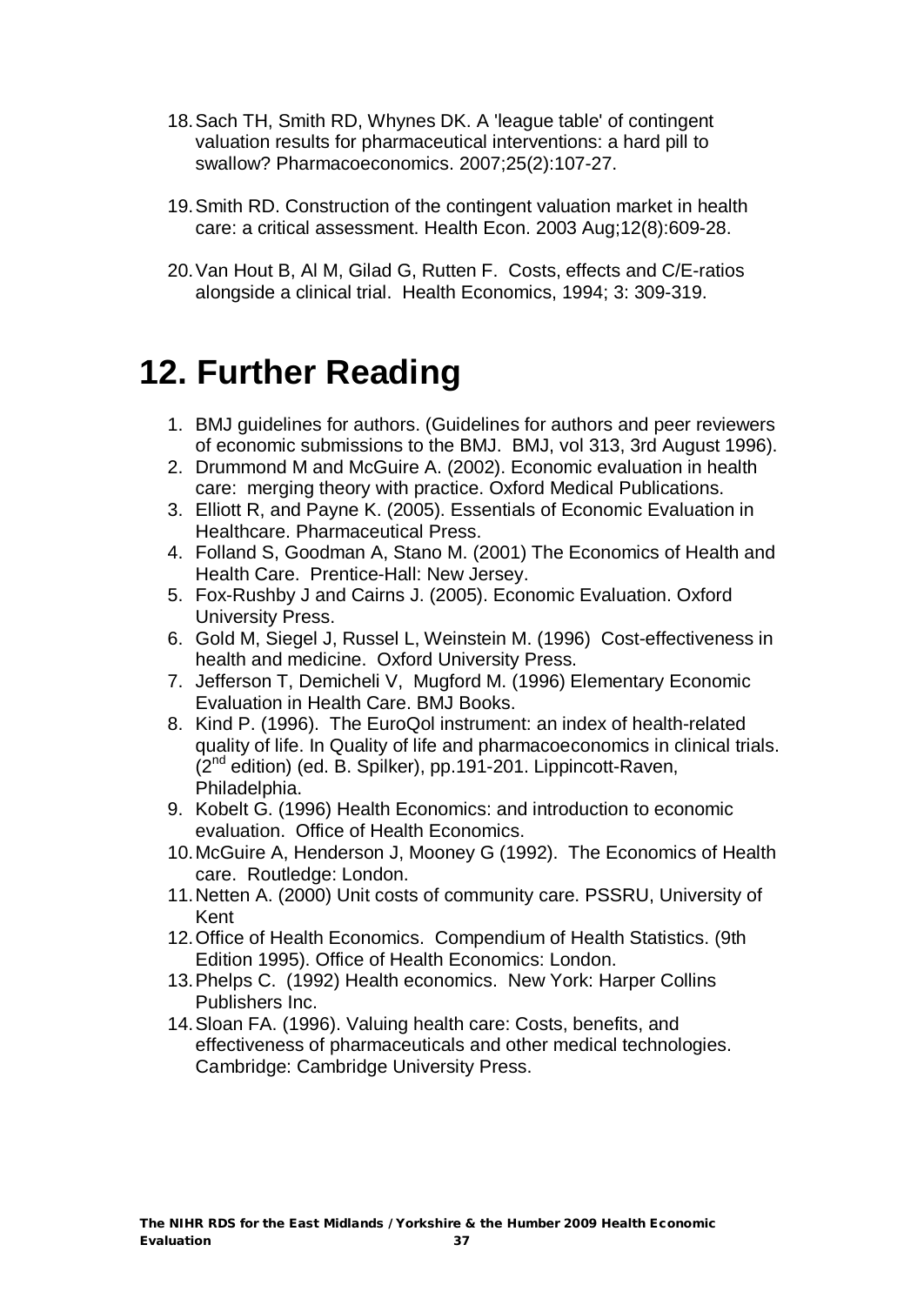# **13. Websites:**

• Health Economics links -

Health Economics resource Centre: <http://www.york.ac.uk/res/herc>

UK Health Economics Study Group: <http://www.hesg.org.uk/index.php> (This website has links to UK health economics centres).

International Health Economics Association: <http://www.healtheconomics.org/>

World Health Organisation: Health Economics: [http://www.who.int/topics/health\\_economics/en/](http://www.who.int/topics/health_economics/en/)

UK National Institute for Health and Clinical Excellence: <http://www.nice.org.uk/>

Office of Health economics: <http://www.oheschools.org/index.html> Provides an introduction to health economics and is downloadable in PDF format

BMJ Website: <http://www.bmj.com/> this has a collected resource section on health economics

NHS Health Technology Assessment Programme: <http://www.hta.nhsweb.nhs.uk/> Published reports give good examples of economic evaluations across a range of health issues

or contact

The NIHR RDS EM / YH University of Nottingham [www.trentrdsu.org.uk](http://www.trentrdsu.org.uk)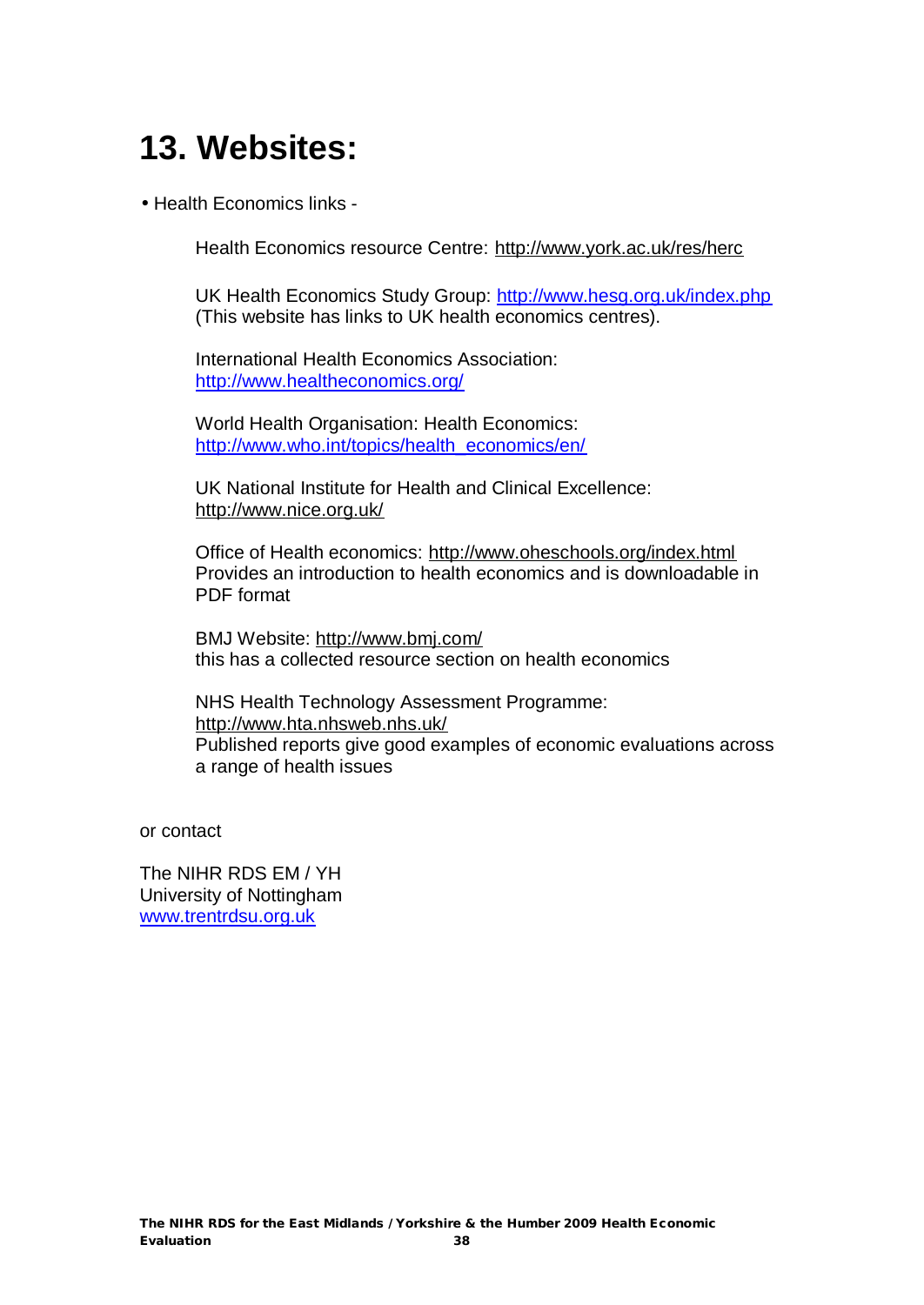# **14. Glossary**

| Bootstrapping               | A statistical approach for examining the<br>uncertainty in cost-effectiveness analysis. It is<br>a non-parametric simulation method used<br>when the underlying data have a skewed<br>distribution. |
|-----------------------------|-----------------------------------------------------------------------------------------------------------------------------------------------------------------------------------------------------|
| Cost-benefit analysis       | Type of economic evaluation that measures<br>costs and benefits in monetary units and<br>computes a net pecuniary gain/loss.                                                                        |
| Cost-effectiveness analysis | Type of economic evaluation that measures<br>therapeutic effects in physical or natural units<br>and computes a cost/effect ratio for<br>comparison purposes.                                       |
| Cost-minimisation analysis  | Type of economic evaluation where the<br>benefits for the interventions being compared<br>are equivalent, so the comparison relies on<br>differences on costs.                                      |
| Cost-utility analysis       | Type of economic evaluation that measures<br>therapeutic consequences in utility units (e.g.<br>QALYs) rather than physical units.                                                                  |
| Direct costs                | Fixed and variable costs associated directly<br>with a health care intervention.                                                                                                                    |
| Economic evaluation         | A comparative analysis of two or more<br>alternatives in terms of their costs and<br>consequences.                                                                                                  |
| <b>Health economics</b>     | Application of theories, concepts and tools of<br>economics to the topic of health and health<br>care.                                                                                              |
| Incremental cost            | The cost difference between health<br>programmes under comparison                                                                                                                                   |
| Indirect costs              | Cost of reduced productivity resulting from<br>illness or treatment.                                                                                                                                |
| Intangible costs            | The cost of pain and suffering as a result of<br>illness or treatment.                                                                                                                              |
| Marginal cost               | The extra cost of one extra unit of product or<br>service delivered.                                                                                                                                |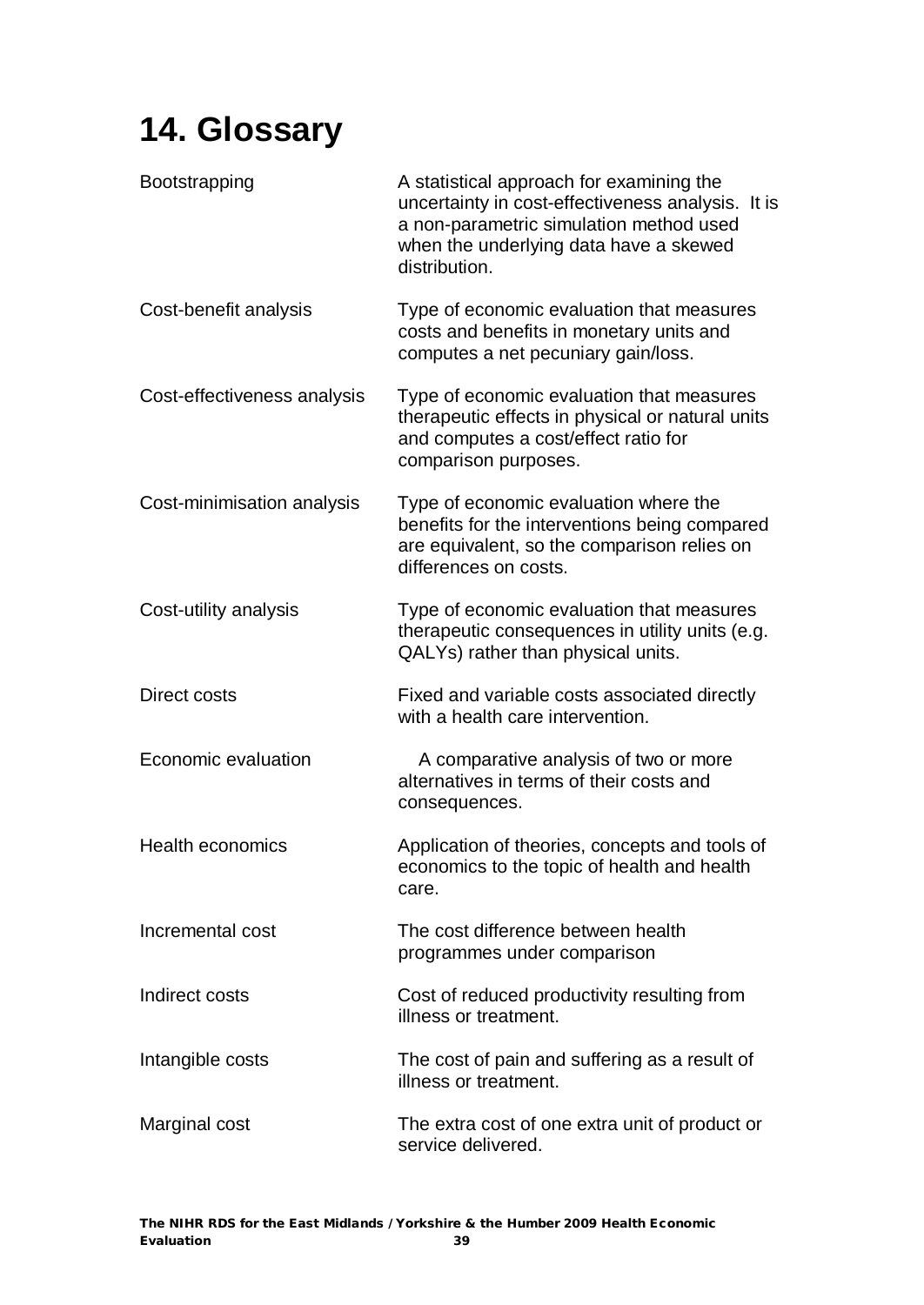# **15. Appendix 1 – Answers to Exercises**

#### **Exercise 1**

- 1) This is a straightforward question on the concept of opportunity cost and the problem of choosing between the alternative uses of scarce resources. A separate question of how best to produce this lunch would be an issue of technical efficiency. Which combination of ingredients in this lunch will maximise enjoyment (benefits), would be an issue of allocative efficiency. The additional cost of producing one more lunch would be the marginal cost. The answer is c).
- 2) Discounting may be used when the timing of costs and benefits of health programmes being compared differ. It is simply a way of adjusting for this differential timing. The main reason this is important is that people may have a differing rate of time preference i.e. prefer benefits now rather than in the future and costs in the future rather than now. Whilst the presence of inflation and bank interest rates may also make discounting seem logical they are not the principle reason to do it. This concept should not be confused with any economies of scale arguments or the removal of certain variables from an analysis. The answer is d).
- 3) Allocative efficiency is about finding the optimal mix of services that deliver the maximum possible benefits in total, across all health care activities, within the given budget. Technical efficiency is about the best way to achieve and outcome that we already perceive is desirable. We may need to be aware of the equity implications of decision based on allocative efficiency. The answer is b).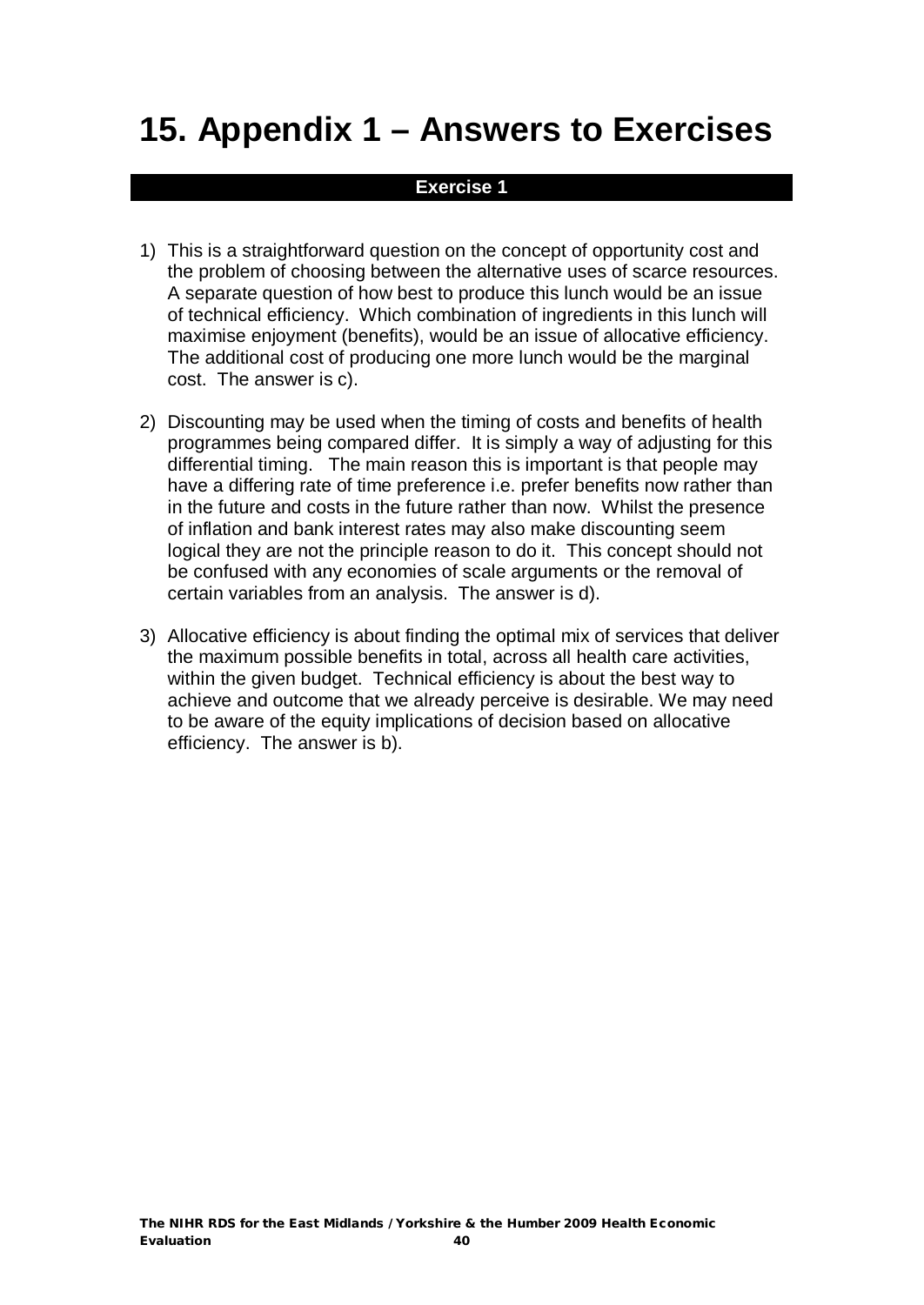#### **Exercise 2**

- 1. The issue to be addressed here is one of technical efficiency, how we should run a screening programme (i.e. what strategy? Which women? How often? etc.) and not whether we should do it, since this has already been decided. The aim then would be to maximise health output for the given resource input of up to £500,000. The most informative type of economic evaluation would be cost-effectiveness analysis, 'cost-minimisation' analysis may even be sufficient. Given the stated purpose of the screening programme, useful measures of effectiveness for economic evaluation might be: the number of women screened, the number of cancers detected or perhaps the number of treatable cancers detected. Hence an appropriate cost-effective ratio with which to compare strategies for breast cancer screening would be cost per treatable cancer detected. In order to present effectiveness in terms of lives saved or life years gained further information about the effectiveness and cost-effectiveness of available breast cancer treatment programmes would also be required.
- 2. Again this is an issue of technical efficiency. Up to £800,000 will be spent on breast cancer screening, an evaluation will help decide how best to do this screening. Under this scenario we are not given any clear objectives for the screening programme. A cost-effectiveness analysis could be used to compare different strategies as a unidimensional outcome measure may be sufficient within this one clinical area. Due to the lack of stated objective we would not be able to decide the most appropriate effectiveness measure. More information is required.
- 3. This is an issue of allocative efficiency since an evaluation is required to help decide whether to allocate resources to breast cancer screening or some other intervention. This will certainly involve comparing across clinical areas and possibly with other more diverse economic activities. A cost effectiveness analysis would be useful if a common outcome measure can be found (e.g. lives saved). A cost utility analysis would provide better comparability across diverse health interventions but quality of life may not be relevant in the area of breast cancer screening. A cost benefit analysis might be the appropriate design. Benefits from a screening programme could be presented in monetary terms such as the savings from medical care avoided etc. Valuing the information and reassurance to the women in this framework will however be problematic.